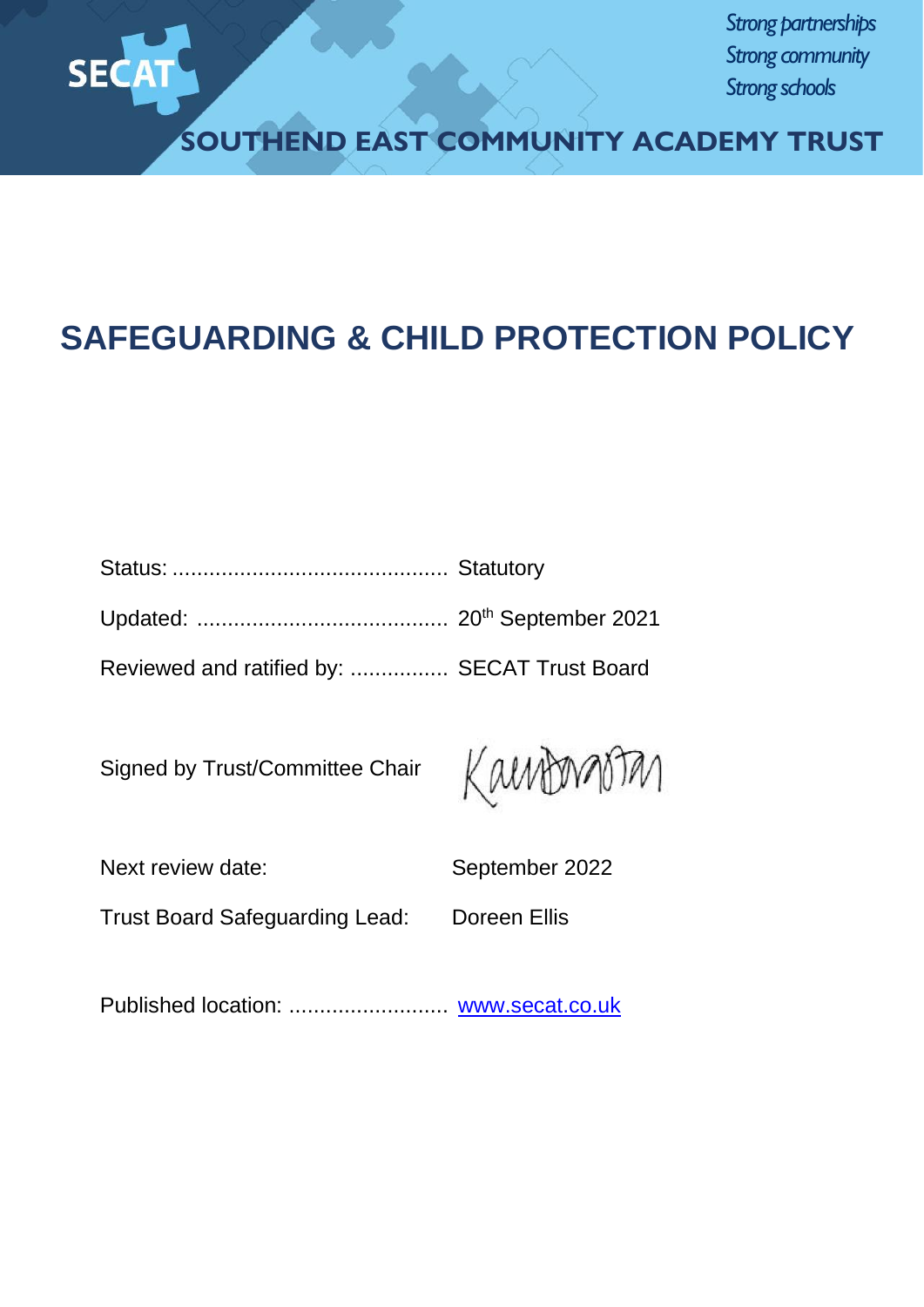

# **1. CONTEXT**

**1.1** Schools and their staff form part of the wider safeguarding system for children. Safeguarding and promoting the welfare of children is **everyone's** responsibility. **Everyone** who comes into contact with children and their families has a role to play. In order to fulfil this responsibility effectively, all professionals should make sure their approach is child centred. This means that they should consider, at all times, what is in the **best interests** of the child.

'School and college staff are particularly important as they are in a position to identify concerns early, provide help for children and prevent concerns from escalating'. [\(Keeping](https://assets.publishing.service.gov.uk/government/uploads/system/uploads/attachment_data/file/1014057/KCSIE_2021_September.pdf)  [Children Safe in Education –](https://assets.publishing.service.gov.uk/government/uploads/system/uploads/attachment_data/file/1014057/KCSIE_2021_September.pdf) DfE, September 2021)

- **1.2** This Child Protection Policy is for all staff, parents, governors, volunteers and the wider school community. It forms part of the safeguarding arrangements for SECAT. It should be read in conjunction with:
	- [Keeping Children Safe in Education \(DfE, 2021\)-](https://assets.publishing.service.gov.uk/government/uploads/system/uploads/attachment_data/file/1014057/KCSIE_2021_September.pdf) Part one of which is provided to all staff, including Annex A to staff who work directly with children;
	- The school Behaviour Policy;
	- The school Staff Behaviour Policy (sometimes called a Code of Conduct);
	- '[What to do if you're worried a child is being abused' \(HMG, 2015\):](https://www.gov.uk/government/publications/what-to-do-if-youre-worried-a-child-is-being-abused--2)
	- The safeguarding response to children missing from education; and
	- The role of the Designated Safeguarding Lead (Annex B of KCSIE).

The Policy should also be read in conjunction with other related policies, including: Safer Recruitment Policy, Physical Intervention Policy, Anti-Bullying Policy, Health and Safety Policy, Educational Visit Policy, E-safety Policy, Acceptable Use Protocols.

- **1.3** Safeguarding and promoting the welfare of children, which includes everyone under the age of 18, is defined in [Keeping Children Safe in Education \(DfE, 2021\)](https://assets.publishing.service.gov.uk/government/uploads/system/uploads/attachment_data/file/1014057/KCSIE_2021_September.pdf) as:
	- Protecting children from maltreatment;
	- Preventing impairment of children's mental and physical health or development;
	- Ensuring that children grow up in circumstances consistent with the provision of safe and effective care; and
	- Taking action to enable all children to have the best outcomes.

# **2. INTRODUCTION**

**2.1** SECAT takes seriously its responsibility to protect and safeguard the welfare of children and young people in its care. "The welfare of the child is paramount" [\(Children Act 1989\)](http://www.legislation.gov.uk/ukpga/1989/41/contents).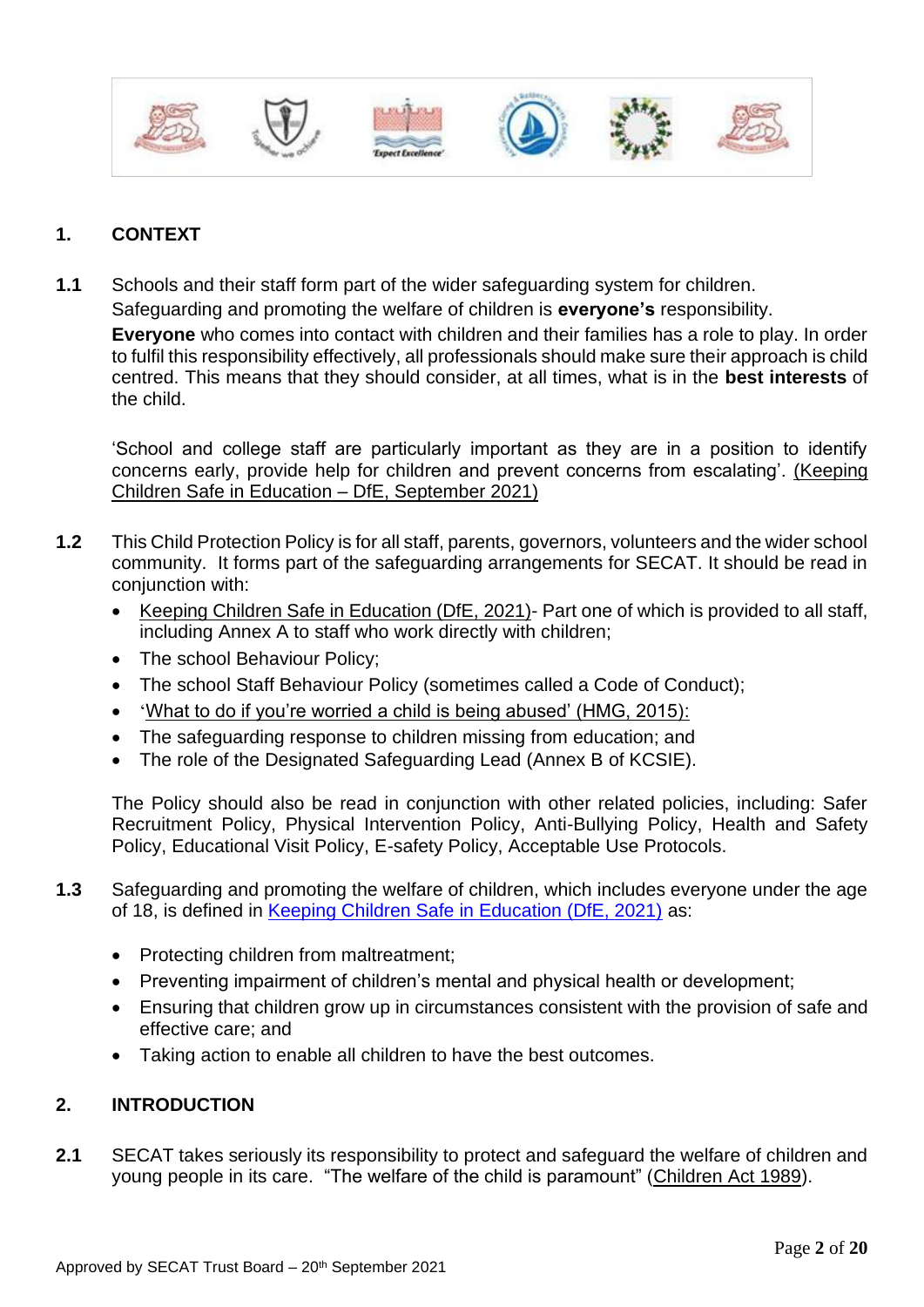- **2.2** Section 175 *(*157 *for Independent schools)* of the [Education Act 2002](http://www.legislation.gov.uk/ukpga/2002/32/contents) places a statutory responsibility on the governing body to have policies and procedures in place that safeguard and promote the welfare of children who are pupils of the school.
- **2.3** This policy applies to all pupils, staff, parents, governors, volunteers, students and visitors to SECAT.
- **2.4.1** There are three main elements to our Safeguarding & Child Protection Policy:

# • **Prevention**

- **-** By ensuring that we practice safe recruitment in checking the suitability of all staff and volunteers who work with children;
- **-** Through establishing and maintaining a safe and positive environment and the teaching and pastoral support offered to pupils;
- **-** By raising awareness of child protection issues and equipping children with the skills needed to keep them safe.
- **Protection**
	- **-** By following agreed procedures and ensuring all staff are trained and supported to respond appropriately and sensitively to child protection concerns.
- **Support**
	- **-** To pupils who have/may have been abused or neglected (in line with his/her Child Protection Plan, if appropriate).
- **2.5** This school recognises it is an agent of referral and not of investigation.

# **3. TRUST COMMITMENT**

SECAT is committed to keeping children safe and aims to:

- Create a culture of vigilance where the welfare of our pupils is promoted and where timely and appropriate safeguarding action is taken
- Establish and maintain an environment where pupils feel safe and secure, are encouraged to talk, and are listened to
- Ensure that pupils know that there are adults within the school who they can approach if they are worried or are in difficulty
- Ensure pupils receive the right help at the right time to address risks and prevent issues escalating. This includes identifying emerging problems and those children who may benefit from early help
- Include in the curriculum activities and opportunities which equip pupils with the skills they need to stay safe from abuse and to develop healthy and safe relationships
- Include in the curriculum material which will help pupils develop realistic attitudes to the responsibilities of adult life, particularly with regard to childcare and parenting skills
- Protect children from harm and to ensure that they are taught in a way that is consistent with the law and our values and to promote respect for all others
- Facilitate understanding of wider issues within the context of learning about the values on which our society is founded and our system of democratic government
- Provide a curriculum which actively promotes the fundamental British values of democracy, the rule of law, individual liberty and mutual respect and tolerance of those with different faiths and beliefs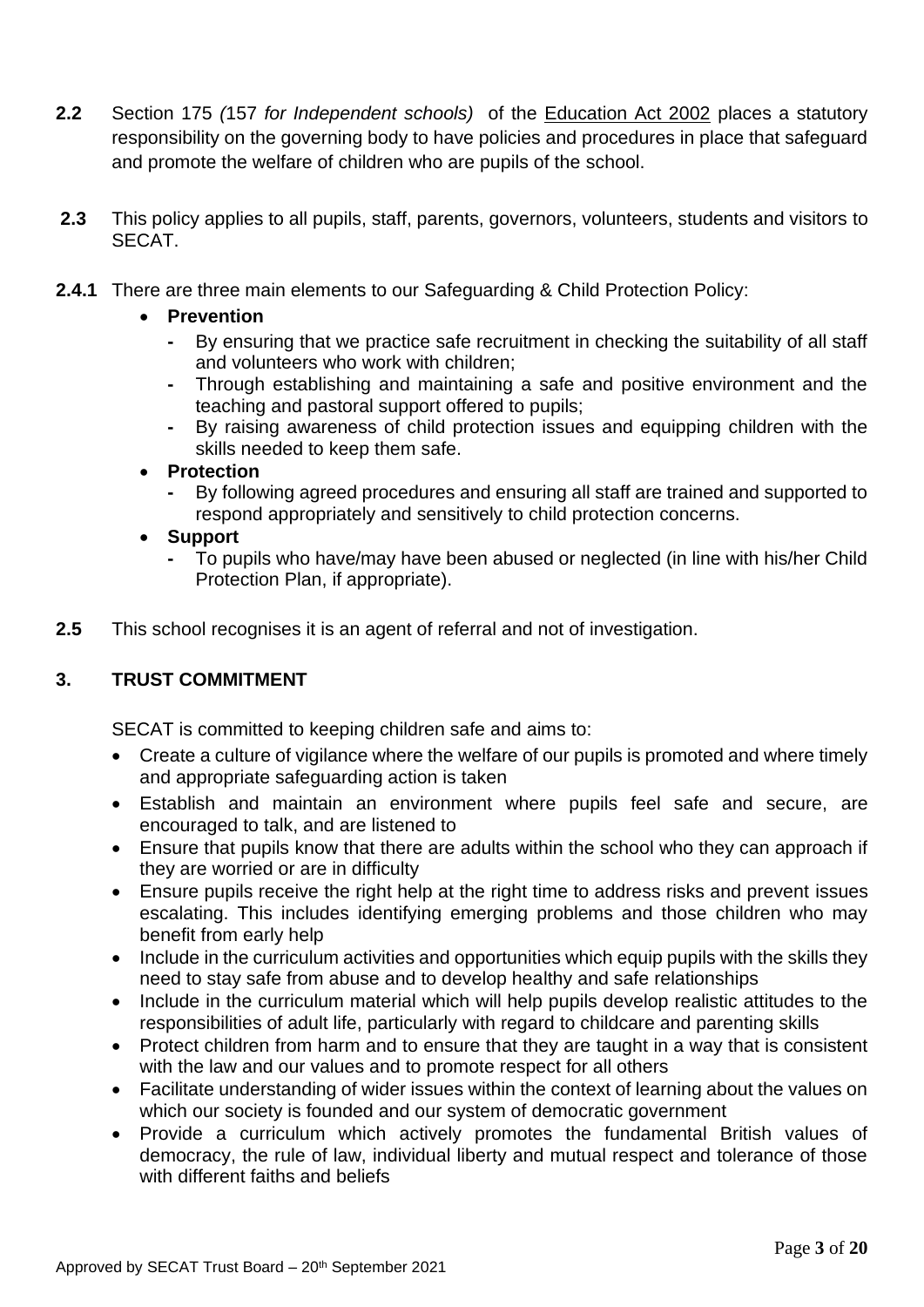- Promote tolerance of and respect for people of all faiths (or those of no faith), races, genders, ages, disability and sexual orientations
- Make parents/carers aware of the school policies and practice for safeguarding and ensure that, wherever possible, every effort will be made to establish open and honest effective working relationships with parents and colleagues from partner agencies
- Promote positive mental health and resilience. Positive mental health is the concern of the whole community, and we recognise that schools play a key part in this. SECAT wants to develop the emotional wellbeing and resilience of all pupils and staff, as well as provide specific support for those with additional needs. We understand that there are risk factors which increase someone's vulnerability and protective factors that can promote or strengthen resiliency. The more risk factors present in an individual's life, the more protective factors or supportive interventions are required to counterbalance and promote further growth of resilience.

 It is vital that we work in partnership with parents to support the well-being of our pupils. Parents should share any concerns about the well-being of their child with school, so appropriate support and interventions can be identified and implemented.

# **4. STATUTORY FRAMEWORK**

**4.1** There is government guidance set out in [Working Together \(HMG, 2018\)](https://assets.publishing.service.gov.uk/government/uploads/system/uploads/attachment_data/file/729914/Working_Together_to_Safeguard_Children-2018.pdf) on how agencies must work in partnership to keep children safe. This guidance places a shared and equal duty on three Safeguarding Partners (the Local Authority, Police and Health) to work together to safeguard and promote the welfare of all children in their area under multi-agency safeguarding arrangements.

In Southend these arrangements sit under the Southend Safeguarding (Child) Partnership (SS(C) P), previously LSCB. The statutory partners are Southend Borough Council, Essex Police and the Clinical Commissioning Group covering Southend.

- **4.2** Section 175 of the [Education Act 2002](http://www.legislation.gov.uk/ukpga/2002/32/contents) *(Section 157 for Independent schools)* places a statutory responsibility on the governing body to have policies and procedures in place that safeguard and promote the welfare of children who are pupils of the school.
- **4.3** In Southend, all professionals must work in accordance with the **Southend, Essex, Thurrock** (SET) - [Safeguarding and child protection procedures](https://www.thurrock.gov.uk/sites/default/files/assets/documents/set_procedures_201910.pdf) 2019).

SECAT also works in accordance with the following legislation and statutory guidance and advice (this is not an exhaustive list):

[Keeping Children Safe in Education \(DfE, 2021\)](https://assets.publishing.service.gov.uk/government/uploads/system/uploads/attachment_data/file/1014057/KCSIE_2021_September.pdf) [Working Together \(HMG, 2018\)](https://assets.publishing.service.gov.uk/government/uploads/system/uploads/attachment_data/file/729914/Working_Together_to_Safeguard_Children-2018.pdf) [Education Act 2002](http://www.legislation.gov.uk/ukpga/2002/32/contents) [Sexual violence and sexual harassment between children in schools and colleges \(DfE, May](https://www.gov.uk/government/publications/sexual-violence-and-sexual-harassment-between-children-in-schools-and-colleges)  [2018\)](https://www.gov.uk/government/publications/sexual-violence-and-sexual-harassment-between-children-in-schools-and-colleges) [Children Act 1989](http://www.legislation.gov.uk/ukpga/1989/41/contents) [Children Act 2004](http://www.legislation.gov.uk/ukpga/2004/31/contents) [Children and Social Work Act 2017](http://www.legislation.gov.uk/ukpga/2017/16/contents/enacted) [Counterterrorism and Security Act \(HMG, 2015\)](http://www.legislation.gov.uk/ukpga/2015/6/contents)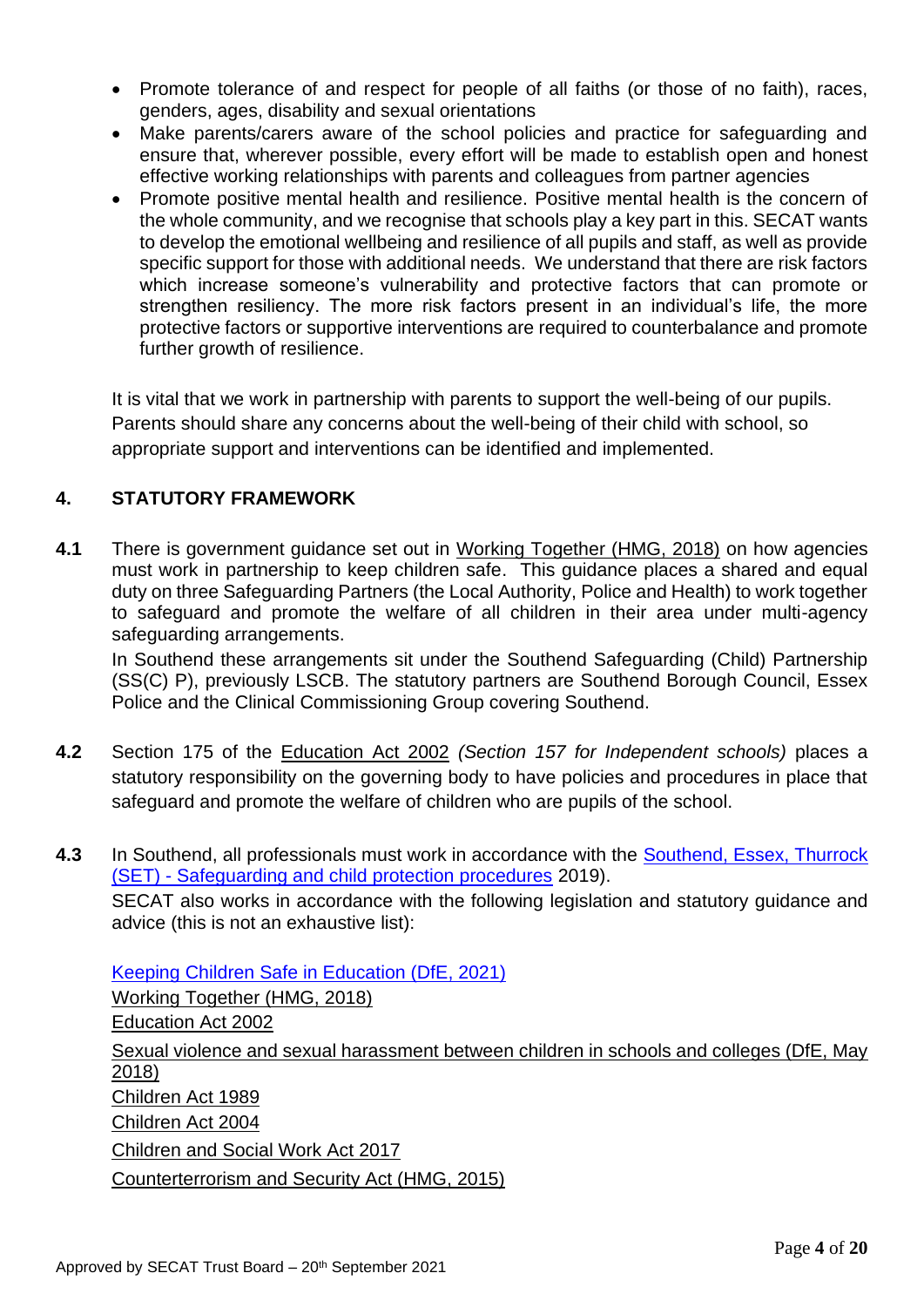[Female Genital Mutilation Act 2003 \(s.74 -](http://www.legislation.gov.uk/ukpga/2015/9/part/5/crossheading/female-genital-mutilation/enacted) Serious Crime Act 2015) Serious Crime Act 2015 (Home Office, 2015) [Sexual Offences Act \(2003\)](https://www.legislation.gov.uk/ukpga/2003/42/contents) [Data Protection Act \(2018\)](http://www.legislation.gov.uk/ukpga/2018/12/contents/enacted) [Education \(Pupil Registration\) Regulations 2006](http://www.legislation.gov.uk/uksi/2006/1751/contents/made) [Guidance for Safer Working Practice for Adults who work with Children and Young People in](https://www.saferrecruitmentconsortium.org/GSWP%20Sept%202019.pdf)  [Education \(May 2019 v2\)](https://www.saferrecruitmentconsortium.org/GSWP%20Sept%202019.pdf) [Behaviour and discipline in schools](https://www.gov.uk/government/publications/behaviour-and-discipline-in-schools) (DfE January 2016) Advice for headteachers and school staff) [Searching, screening and confiscation Advice for headteachers, staff and governing bodies](https://www.gov.uk/government/publications/searching-screening-and-confiscation) [\(DfE, January 2018\)](https://www.gov.uk/government/publications/searching-screening-and-confiscation)  [Use of reasonable force Advice for headteachers, staff and governing bodies \(DfE July 2013\)](https://www.gov.uk/government/publications/use-of-reasonable-force-in-schools) [Preventing and Tackling Bullying \(DfE, July 2017\)](https://www.gov.uk/government/publications/preventing-and-tackling-bullying) Preventing youth violence and gang involvement (Home Office, 2015) Criminal Exploitation of children and vulnerable adults: County Lines guidance (Home Office, 2018) Children Missing Education - [statutory guidance for local authorities \(DfE, 2016\)](https://assets.publishing.service.gov.uk/government/uploads/system/uploads/attachment_data/file/550416/Children_Missing_Education_-_statutory_guidance.pdf)

[Teaching on-line safety in schools \(DfE, 2019\).](https://assets.publishing.service.gov.uk/government/uploads/system/uploads/attachment_data/file/811796/Teaching_online_safety_in_school.pdf)

# **5. ROLES AND RESPONSIBILITIES**

- **5.1** All adults working with, or on behalf of, children have a responsibility to protect them and to provide a safe environment in which they can learn and achieve their full potential. However, there are key people within schools and the Local Authority who have specific responsibilities under child protection procedures. The names of those in SECAT with these specific responsibilities (the Designated Safeguarding Lead and Deputy Designated Safeguarding Lead) are shown on the cover sheet of this document.
- **5.2** The Governing Body (and/or Proprietors) ensures that the policies, procedures, and training in SECAT are effective, and comply with the law at all times. It ensures that all required policies relating to safeguarding are in place and that the child protection policy reflects statutory and local guidance and is reviewed at least annually. Whilst considering training requirements, governing bodies (and/or proprietors) should have regard to the Teachers' Standards which set out the expectation that all teachers manage behaviour effectively to ensure a good and safe educational environment and requires teachers to have a clear understanding of the needs of all pupils.**5.3** The school publishes SECAT's Safeguarding and Child Protection Policy (with the school appendix attached) on the school website alongside Keeping Children Safe in Education (DfE, 20202021)
- **5.4** The Designated Safeguarding Trustee (named on the front cover of this document) takes leadership responsibility for safeguarding arrangements in SECAT. The Governing Body ensures that, as well as the Designated Safeguarding Governor, there is a named Designated Safeguarding Lead and at least one Deputy Safeguarding Lead in place (also named on the front cover of this document).
- **5.5** The Governing Body ensures the school contributes to inter-agency working, in line with statutory and local guidance. It ensures that information is shared and stored appropriately and in accordance with statutory requirements.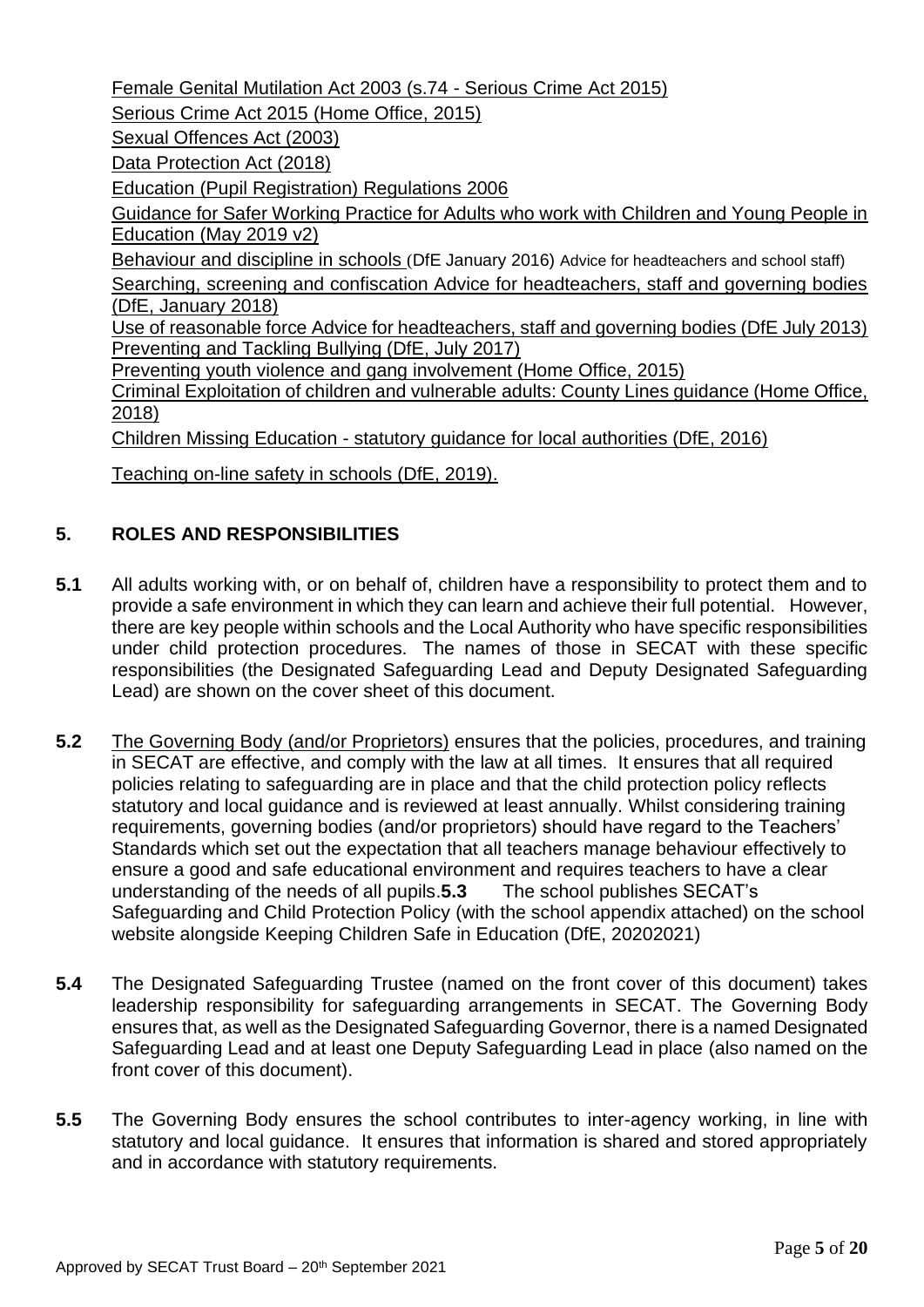- **5.6** The Governing Body ensures that all staff members undergo safeguarding and child protection training at induction and that it is then regularly updated. All staff members receive regular safeguarding and child protection updates, at least annually, to provide them with the relevant skills and knowledge to keep our children safe. The Headteacher will ensure that staff (including temporary staff) and volunteers understand and follow the procedures included in this policy, particularly those concerning referrals of cases of suspected abuse and neglect, and communicate this policy to parents/carers when their child joins the school and via the school website.
- **5.7** The Governing Body ensures that our pupils are taught how to keep themselves safe, including online, through teaching and learning opportunities as part of a broad and balanced curriculum. SECAT works in accordance with government regulations which makes the subjects of Relationships Education (for all primary pupils) and Relationships and Sex Education (for all secondary pupils) and Health Education (for all pupils in state-funded schools) mandatory. We ensure that appropriate filters and monitoring systems for online usage in school are in place. The school actively promotes online safety on its website and signposts to information that will help keep children safe online.
- **5.8** The Governing Body and School Leadership Team are responsible for ensuring the school follows recruitment procedures that help to deter, reject, or identify people who might abuse children. It adheres to statutory responsibilities to check adults working with children and has recruitment and selection procedures in place (see the school's 'Safer Recruitment' policy for further information). It ensures that volunteers are appropriately supervised in school.
- 5.9 The Governing Body will facilitate a whole-school approach to safeguarding, ensuring that safeguarding and child protection are at the forefront and underpin all relevant aspects of process and policy development. They will evaluate and ensure that this policy is at each annual review or update, ensuring it complies with the law, and hold the Headteacher to account for its implementation. They will appoint a senior board level (or equivalent) link governor to monitor the effectiveness of this policy in conjunction with the full Governing Body. This is always a different person from the DSL.
- **5.10** The Headteacher works in accordance with the requirements upon all school staff. In addition, (s)he ensures that all safeguarding policies and procedures adopted by the Governing Body are followed by all staff.
- **5.11** The Designated Safeguarding Lead in our schools has ultimate lead responsibility for child protection. Their role includes managing child protection referrals, working with other agencies, undertaking specific safeguarding training, and raising awareness of all child protection policies and procedures. They ensure that everyone in school (including temporary staff, volunteers and contractors) has access to these procedures and that they are used appropriately. They act as a source of advice and support for other staff on child protection matters and ensure that timely referrals to are made to Children's Services (MASH+ (Multiagency Safeguarding Hub) or for Early Help Family Support Assessment, as appropriate) in accordance with current procedures. They work with the Local Authority and other agencies as required and ensure that information is shared appropriately.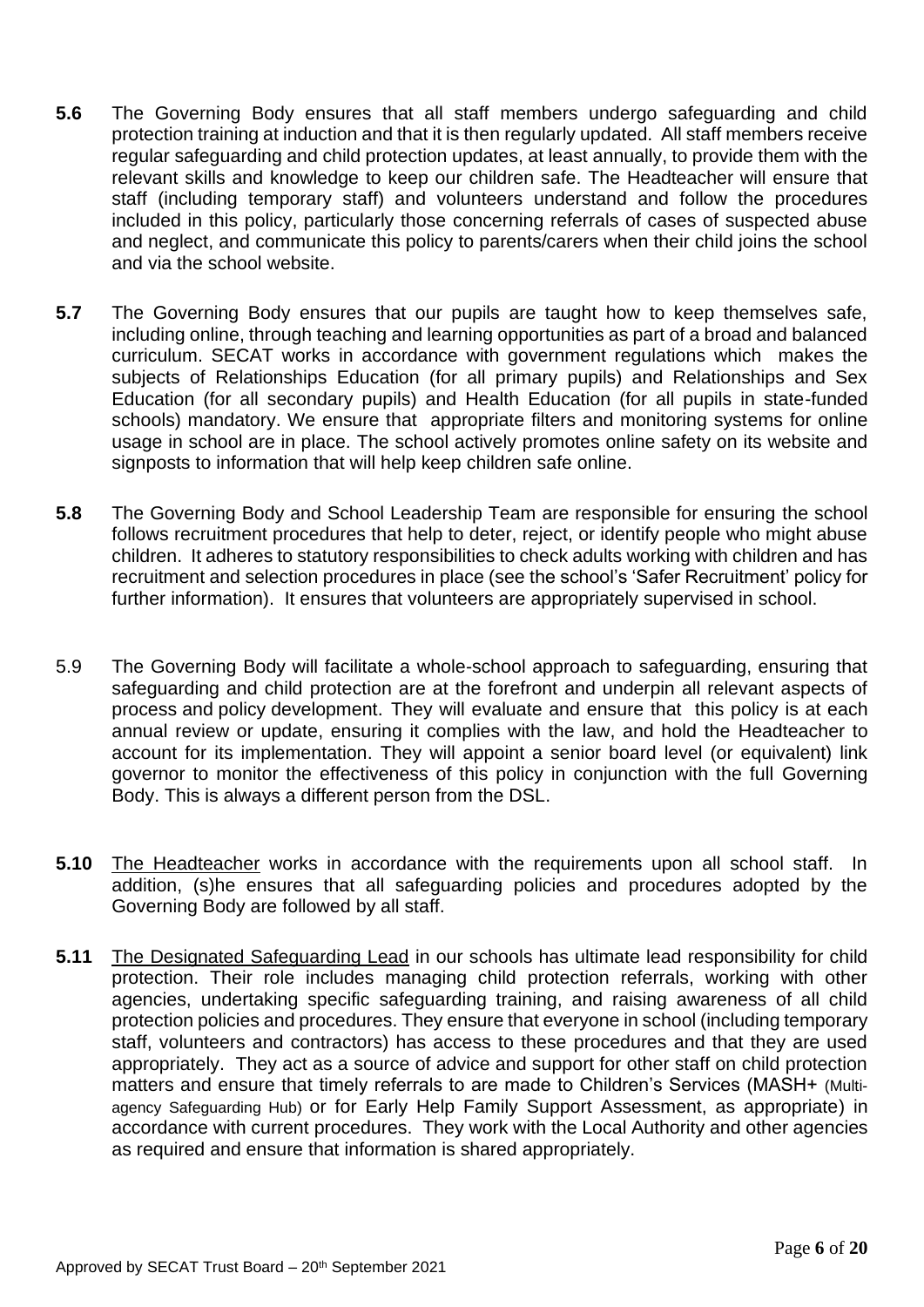- **5.12** If, for any reason, the Designated Safeguarding Lead is unavailable, the Deputy Designated Safeguarding Lead(s), who are trained to the same standard as the Designated Safeguarding Lead will act in their absence*.*
- **5.13** All staff in SECAT have a responsibility to provide a safe learning environment in which our children can learn. Any child may benefit from early help and all staff members are aware of the local early help process and our role in it. They are also aware of signs of abuse and neglect so they can identify children who may be in need of help or protection. All staff members are aware of and follow school processes (as set out in this policy) and are aware of how to make a referral to Social Care and/or the Police, if there is a need to do so. If staff have any concerns about a child's welfare, they should act on them immediately and speak with the Designated Safeguarding Lead (or deputy). They should not assume that others have taken action. All staff should be able to reassure victims that they are being taken seriously and that they will be supported and kept safe
- 5.14 All staff will read and understand part 1 and annex B of the Department for Education's statutory safeguarding guidance, 'Keeping Children Safe in Education', and review this guidance at least annually. All staff will sign a declaration at the beginning of each academic year to say that they have reviewed the guidance.

# **6. PROCEDURES**

- **6.1** SECAT work with key local partners to promote the welfare of children and protect them from harm. This includes providing a co-ordinated offer of early help assessment when additional needs of children are identified and contributing to inter-agency plans which provide additional support through a Child in Need or a Child Protection plan.
- **6.2** All staff members have a duty to identify and respond to children who may need help or protection.
- **6.3** Any member of staff, volunteer or visitor to the school who receives a disclosure of abuse, suspects that abuse may have occurred, or is concerned about a child's welfare, **must** report it immediately to the Designated Safeguarding Lead or, in their absence, the Deputy Designated Safeguarding Lead, so that discussion can take place regarding whether any support for the child can be managed internally via the school's own pastoral support process, or if an early help assessment is indicated, or a referral to Children's Social Care and/or the Police. The school may seek advice from Social Care about a concern if they are unsure how to respond. Aside from these people, staff must not disclose the information to anyone else unless told to do so by a relevant authority involved in the safeguarding process.
- **6.4** The contact details for the Designated Safeguarding Lead and the Deputy Designated Safeguarding Lead/s are prominently displayed in the school to ensure that all members of the school community have access to safeguarding support. In the absence of the Designated Safeguarding Lead and Deputy Designated Safeguarding Lead, the matter should be brought to the attention of the most senior member of staff. If, for any reason, nobody is available in the school, this should not delay appropriate action being taken and contact should be made to the CEO, or COO. Any individual may refer to Social Care/Police where there is suspected or actual risk of harm to a child.
- **6.5** All action is taken in accordance with the following guidance and advice: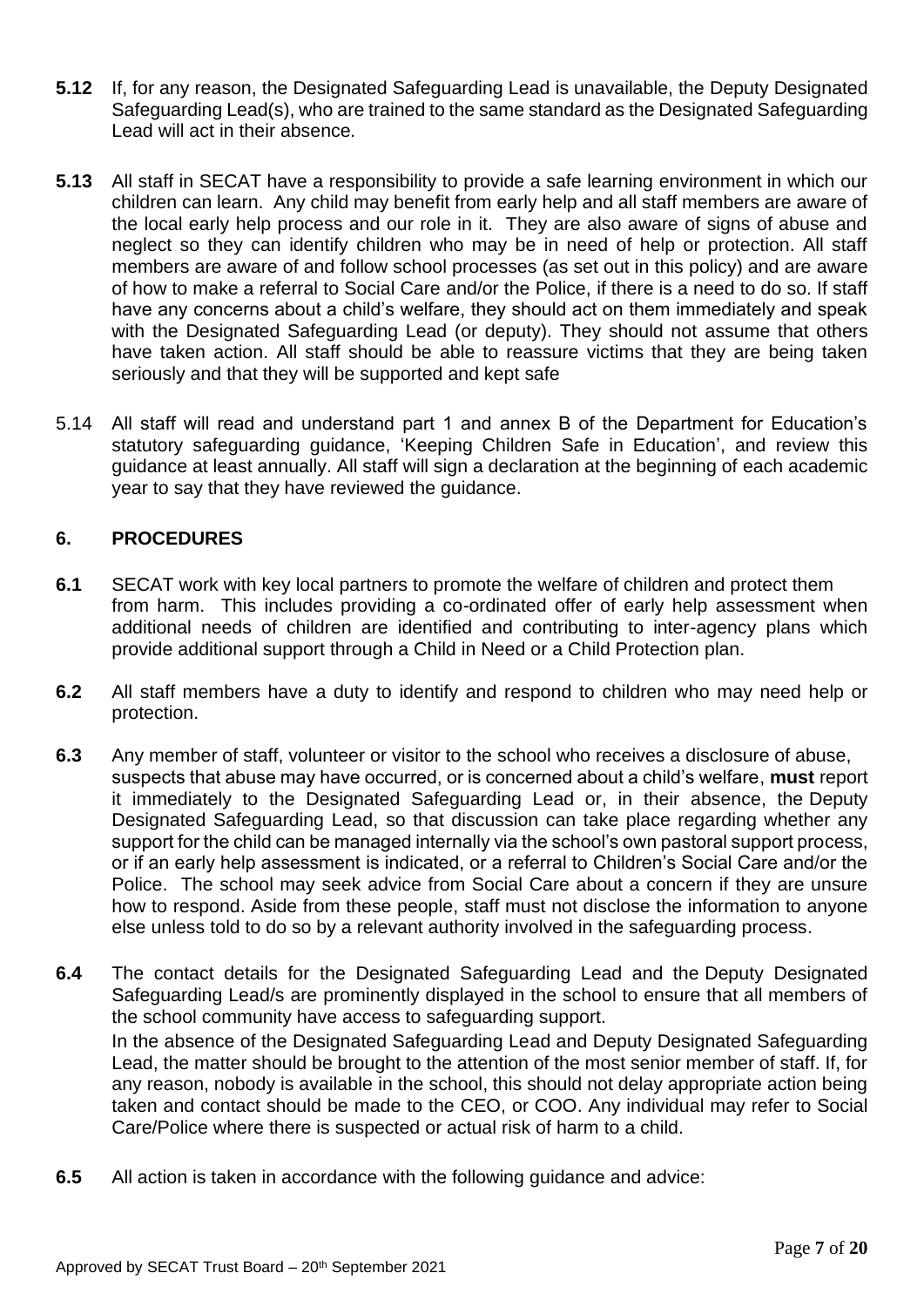- The Southend, Essex, Thurrock (SET) [Safeguarding and child protection procedures,](https://www.thurrock.gov.uk/sites/default/files/assets/documents/set_procedures_201910.pdf) a copy of which is available at SECAT House and published on line *<http://www.safeguardingsouthend.co.uk/>*
- The Early Help Family Support Practitioner Toolkit (Threshold Document), which can be downloaded from http://*[www.southendchildren.org](http://www.southendchildren.org/)*
- [Keeping Children Safe in Education \(DfE, 2021\)](https://assets.publishing.service.gov.uk/government/uploads/system/uploads/attachment_data/file/1014057/KCSIE_2021_September.pdf) and [Disqualification under the Childcare](https://www.gov.uk/government/publications/disqualification-under-the-childcare-act-2006)  [Act, 2006 \(DfE, Aug 18\)](https://www.gov.uk/government/publications/disqualification-under-the-childcare-act-2006)
- [Working Together to Safeguard Children \(HMG, 2018\)](https://www.gov.uk/government/publications/working-together-to-safeguard-children--2)
- [The Prevent duty Departmental advice for schools and childcare providers \(DfE, Aug](https://www.gov.uk/government/publications/protecting-children-from-radicalisation-the-prevent-duty)  [2015\)](https://www.gov.uk/government/publications/protecting-children-from-radicalisation-the-prevent-duty)
- [Revised Prevent Duty Guidance: for England and Wales' \(HMG, April 2019\)](https://www.gov.uk/government/publications/prevent-duty-guidance)
- [Multi-agency statutory guidance on female genital mutilation \(HMG, Oct 18\)](https://www.gov.uk/government/publications/multi-agency-statutory-guidance-on-female-genital-mutilation)
- [What to do if you're worried a child is being abused' \(HMG, 2015\)](https://assets.publishing.service.gov.uk/government/uploads/system/uploads/attachment_data/file/419604/What_to_do_if_you_re_worried_a_child_is_being_abused.pdf)
- [Information sharing](https://www.gov.uk/government/publications/safeguarding-practitioners-information-sharing-advice) Advice for practitioners providing safeguarding services to children, young people, parents and carers (HMG, July 2018)
- **6.6** The Designated Safeguarding Lead (or the Deputy) will immediately refer cases of suspected abuse, or allegations, to Children's Social Care (MASH + (Multi-agency Safeguarding Hub)), Southend Borough Council (contact numbers are on the cover sheet of this document) and in accordance with the procedures outlined in the [Southend, Essex, Thurrock \(SET\) -](https://www.thurrock.gov.uk/sites/default/files/assets/documents/set_procedures_201910.pdf) [Safeguarding and child protection procedures](https://www.thurrock.gov.uk/sites/default/files/assets/documents/set_procedures_201910.pdf)
- **6.8** The Early Help Family Support Assessment (EHFSA) should be used to support a child Protection referral. (The EHFSA form and guidance is available on [www.southendchildrenspartnership.org.uk](http://www.southendchildrenspartnership.org.uk/) and on the Southend Safeguarding (Child) Partnership (SS(C)P) website and Southend Learning Network. A completed EHFSA form contains all the information required for a child protection referral and should be sent to MASH+. Essential information will include the pupil's name, address, date of birth, family composition, the reason for the referral, whether the child's parents are aware of the referral, the name of person who initially received the disclosure, plus any advice given. This written confirmation must be signed and dated by the referrer.
- **6.9** The Trust will always undertake to share our intention to refer a child to Social Care with the parents or carers, unless to do so could place the child at greater risk of harm or impede a criminal investigation. On these occasions, advice will be taken from Children's Social Care or Essex Police about when it is appropriate to share information with parents/carers. Parents and carers are informed about SECAT's duties and responsibilities under child protection procedures on admission and on the school website.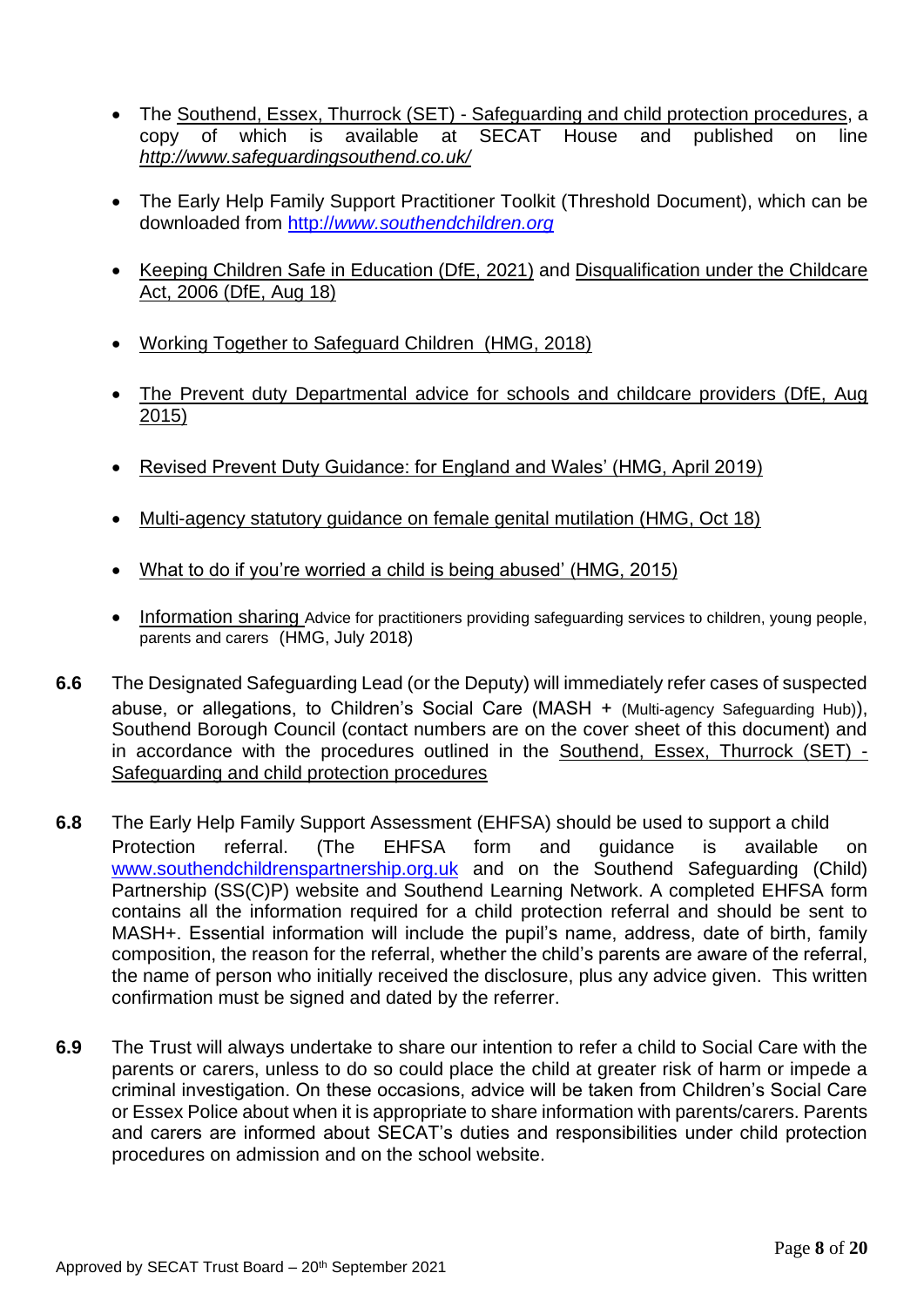- **6.10** If a member of staff continues to have concerns about a child and feels the situation is not being addressed, or does not appear to be improving, the staff member concerned should discuss this with the Designated Safeguarding Lead, who will press for re-consideration of the case to ensure that the child's situation improves.
- **6.11** Whilst all staff should speak to the Designated Safeguarding Lead (or Deputy) with regard to any concerns about Female Genital Mutilation (FGM), there is a specific legal duty on teachers. If a teacher discovers that an act of FGM appears to have been carried out on a girl under the age of 18, the teacher has a statutory duty to report this personally to the Police. See 12.12, below, and Annex A [Keeping Children Safe in Education \(DfE, 2021\)](https://assets.publishing.service.gov.uk/government/uploads/system/uploads/attachment_data/file/1014057/KCSIE_2021_September.pdf) for more details.
- **6.12** When new staff, volunteers or regular visitors join SECAT they are informed of the safeguarding arrangements in place. They are given a copy of SECAT Child Protection Policy, advised who our Designated Safeguarding Lead (and Deputy/ies) is/are and informed of their role and how to share concerns appropriately. Staff are also given a copy of the Staff Code of Conduct/Staff Behaviour Policy, the School Behaviour Policy and made aware of the safeguarding response to children who go missing from education (CME). Staff are also given a copy of [Keeping Children Safe in Education \(DfE, 2021\)](https://assets.publishing.service.gov.uk/government/uploads/system/uploads/attachment_data/file/1014057/KCSIE_2021_September.pdf) which includes Annex A: Further information about specific forms of abuse and safeguarding issues (for staff who work directly with children) and access to 'What To Do If You're Worried a Child is Being Abused' (HMG, March 2015), which gives helpful advice about how to respond to child protection concerns or disclosures.

# **7. TRAINING AND SUPPORT**

- **7.1** The Designated Safeguarding Lead (and any Deputies) will undergo updated Child Protection training specifically for Designated Safeguarding Leads at least every two years, in accordance with [Keeping Children Safe in Education \(DfE, 2021\)](https://assets.publishing.service.gov.uk/government/uploads/system/uploads/attachment_data/file/1014057/KCSIE_2021_September.pdf) In addition to formal training, the Designated Safeguarding Lead(s) will keep up to date with safeguarding developments and refresh their knowledge and skills regularly, but at least annually.
- **7.2** The Headteacher, all staff members, Trustees and Governors receive appropriate safeguarding and child protection training, which is regularly updated. In addition, all staff members receive safeguarding and child protection updates as required, and at least annually, to provide them with relevant skills and knowledge to safeguard children effectively. Records are kept of all child protection training.
- **7.3** The Trust will ensure that the Designated Safeguarding Lead (and any Deputies) also undertakes training in inter-agency working and other matters, as appropriate.

**7.4** The Headteacher, in the first instance, will provide support and supervision to staff involved in child protection issues.

**7.5** All staff are made aware of the boundaries of appropriate behaviour and conduct. These matters form part of staff induction and are referred to in the Employee Code of Conduct.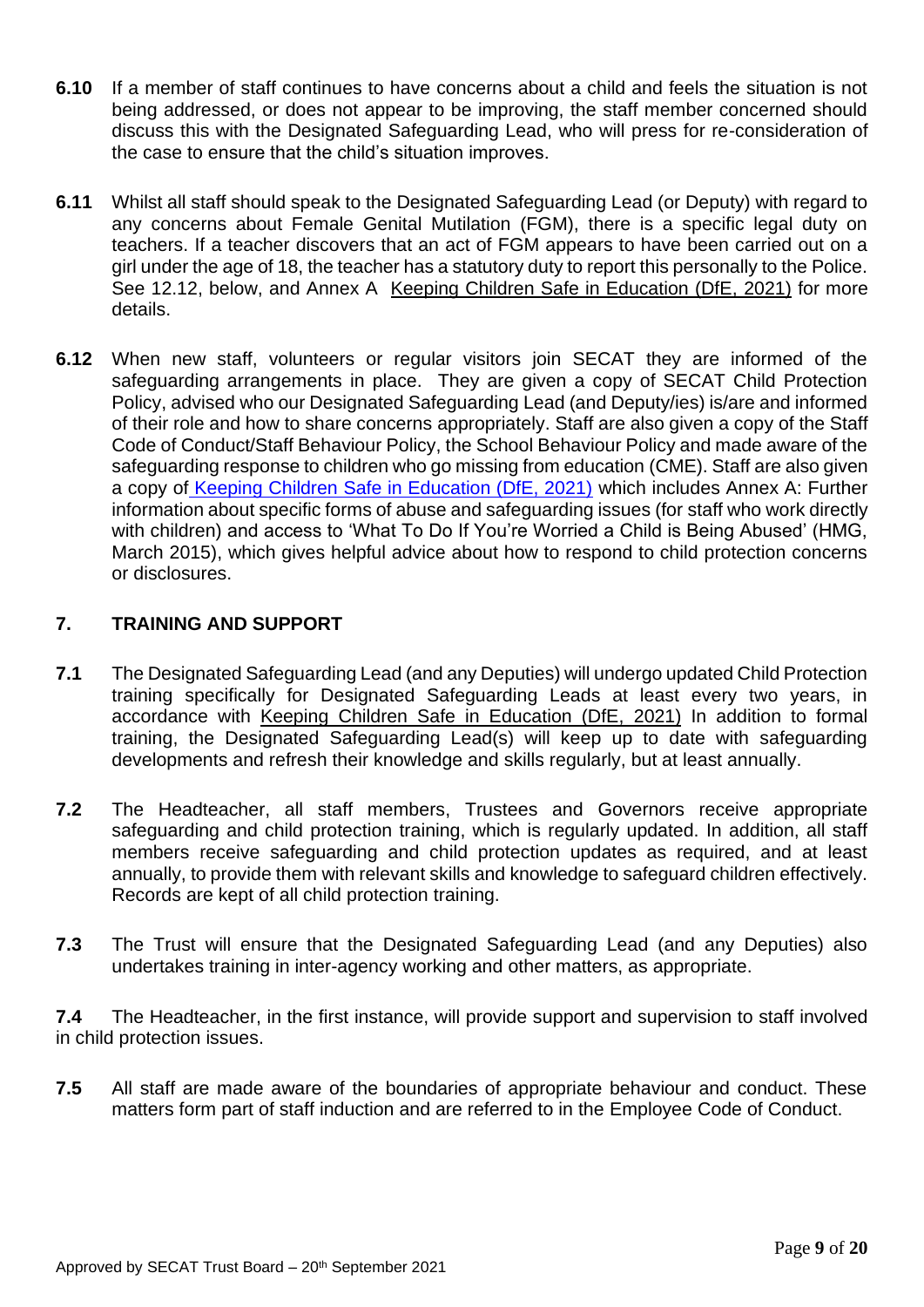# **8. PROFESSIONAL CONFIDENTIALITY**

- **8.1** Confidentiality is an issue which needs to be discussed and fully understood by all those working with children, particularly in the context of child protection. A member of staff must never guarantee confidentiality to anyone about a safeguarding concern (including parents / carers or pupils) or promise to keep a secret. In accordance with statutory requirements, where there is a child protection concern, this must be reported to the Designated Safeguarding Lead and may require further investigation by appropriate authorities.
- **8.2** Information on individual child protection cases may be shared by the designated safeguarding lead (or deputy) with other relevant staff members. This will be on a 'need to know' basis only and where it is in the child's best interests to do so. Any information shared with a member of staff in this way must be held treated confidentially.

# **9. RECORDS AND MONITORING**

- **9.1** Well-kept records are essential to good child protection practice. SECAT is clear about the need to record in a timely manner, any concern about a child or children within SECAT, the status of such records and when these records should be shared with other agencies.
- **9.2** Where there are concerns about the safety of a child, the sharing of information in a timely and effective manner between organisations can reduce the risk of harm. Whilst the [Data](http://www.legislation.gov.uk/ukpga/2018/12/contents/enacted)  [Protection Act \(2018\)](http://www.legislation.gov.uk/ukpga/2018/12/contents/enacted) places duties on organisations and individuals to process personal information fairly and lawfully, it is not a barrier to sharing information where the failure to do so would result in a child or vulnerable adult being placed at risk of harm. Similarly, human rights concerns, such as respecting the right to a private and family life would not prevent sharing information where there are safeguarding concerns. The Data Protection Act 2018 and GDPR do not prevent, or limit, the sharing of information for the purposes of keeping children safe. Fears about sharing information **must not** be allowed to stand in the way of the need to safeguard and promote the welfare of children at risk of abuse or neglect.
- **9.3** Any member of staff receiving a disclosure of abuse, or noticing signs or indicators of abuse, must make an accurate record as soon as possible noting what was said or seen (if appropriate using a body map to record), putting the event in context, and giving the date, time, and location. The source of the information should be recorded, as well as a note of other people involved, for example, as witnesses, and there should be a clear distinction between fact and professional opinion. All records will be dated and signed, detailing the name and position of the person making the record, and will include the action taken. This information is then presented to the Designated Safeguarding Lead (or Deputy), who will decide on appropriate action and record all discussions and decisions made, and the reason for those decisions.
- **9.4** Any records related to Child Protection are kept in an individual child protection file for that child, which are separate from the pupil file. All child protection records are stored securely (i.e., in a locked filing cabinet or on the online system) and confidentially and are accessible through the Designated Safeguarding Lead (or Deputy). Digital records will be password protected. Child protection records will be retained for 25 years after the pupil's date of birth, or until they transfer to another school/educational setting.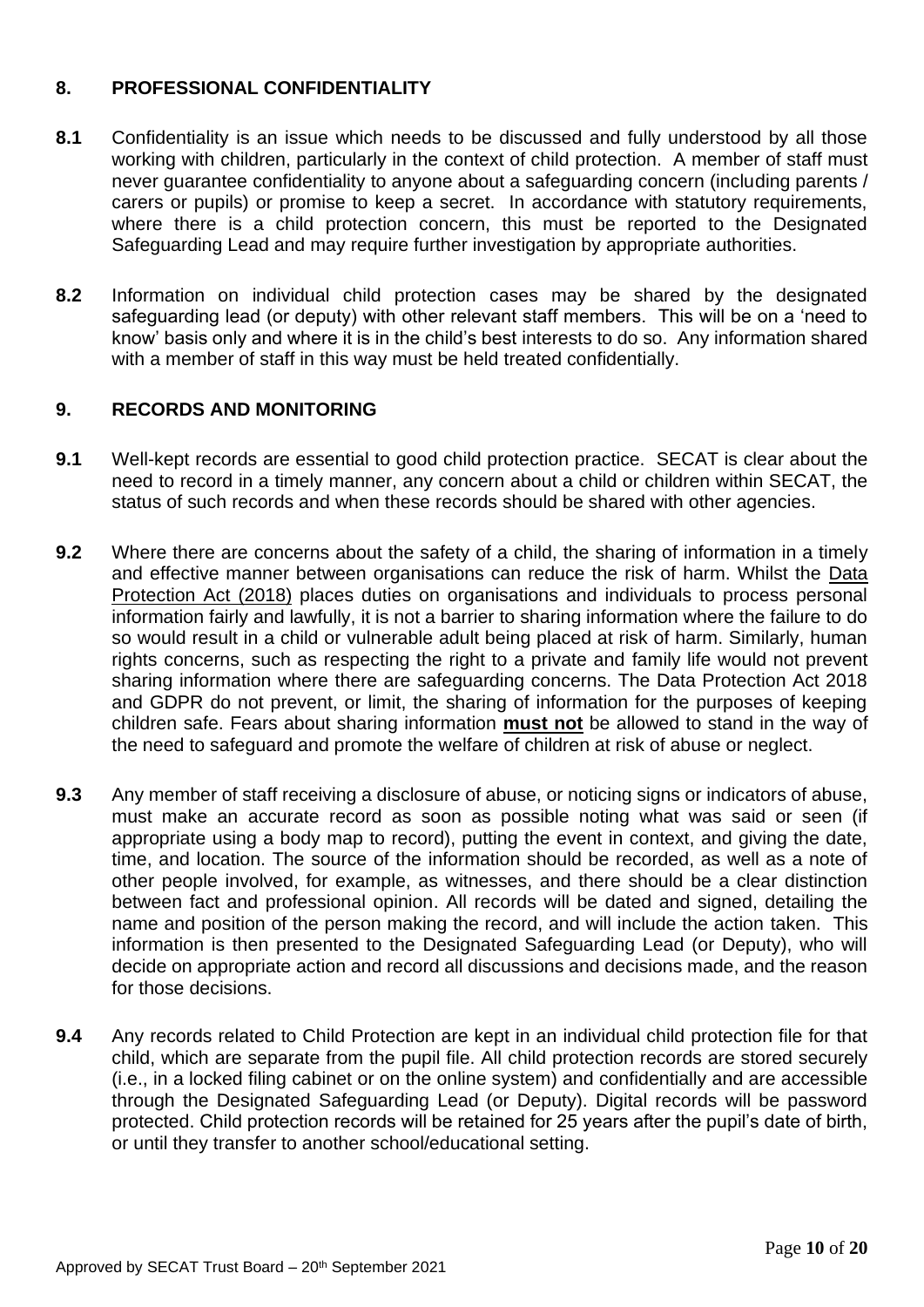**9.5** In line with statutory guidance, if a pupil transfers from SECAT to another school / educational setting (including colleges), their child protection records will be forwarded to the new educational setting without delay, separate from their main pupil file. Care will be taken to ensure confidentiality is maintained and the transfer process is as safe as possible. The school keeps a copy of the child protection file and requires confirmation from the receiving school that they have it. Once this has been confirmed, the school's copy is shredded, other than copies of the specific records that are pertinent to SECAT (i.e., not CP Conference reports that are held elsewhere), there is a specific reason for us to keep it, which will be recorded (for example, we still have siblings in the school and the records relate to them too, or there is an ongoing complaint or request for access to records).

When a pupil joins SECAT, the school will request child protection records from the previous educational establishment (if none are received) and will pursue this relentlessly until receipt of those records.

- **9.6** Safeguarding records which contain information about allegations of sexual abuse will be retained for the Independent Inquiry into Child Sexual Abuse (IICSA), for the term of the inquiry.
- 9.7 For records of allegations involving a member of staff, please see paragraph 13.7 below.

# **10. INTERAGENCY WORKING AND ATTENDANCE AT CHILD PROTECTION CONFERENCES, CORE GROUP MEETINGS OR CHILD IN NEED MEETINGS**

- **10.1** It is the responsibility of the Designated Safeguarding Lead to ensure that the school is represented at, and that a report is submitted to, any statutory meeting called for children on the school roll, or previously known to them. Where possible and appropriate, any report will be shared in advance with the parent(s) / carer(s). A report will be made available to a Child Protection Conference Chair, 48 working hours in advance of the Conference, and shared with the parents/carers before the day of the Conference. The member of staff attending the meeting will be fully briefed on any issues or concerns the school has and be prepared to contribute to the discussions and, in the case of a Conference, to express a view, at the end of the meeting, as to whether the child(ren) should be made subject to a Child Protection Plan.
- **10.2** If a child is made subject to a Child Protection Plan, or a Child in Need, or Care Plan, the Designated Safeguarding Lead will ensure that the child is monitored regarding their school attendance, emotional well-being, academic progress, welfare, and presentation. If the school is part of the Core Group, the Designated Safeguarding Lead will ensure that the school is represented, provides appropriate information and contributes to the plan at these meetings. Any concerns about the Child Protection plan and/or the child's welfare will be discussed and recorded at the Core Group Meeting, unless to do so would place the child at further risk of significant harm. In this case the Designated Safeguarding Lead will inform the child's Key Worker **immediately** and then record that they have done so, and the actions agreed.

If there is an unexplained absence of, or injury to a child subject to a Child Protection Plan, the child's Key Worker must be notified **immediately.**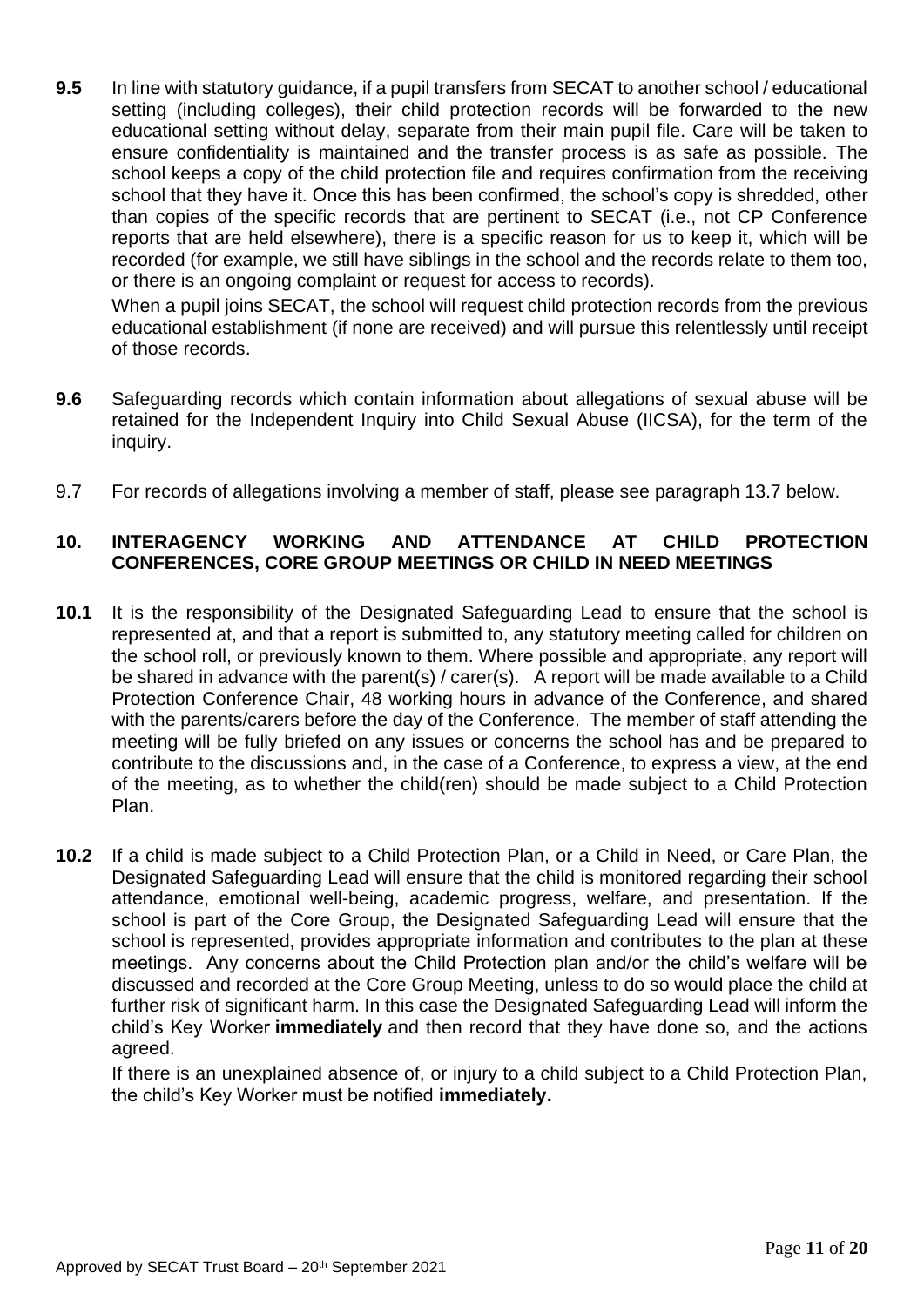# **11. SUPPORTING PUPILS AT RISK**

- **11.1** SECAT is committed to ensuring that our pupils receive the right help at the right time. Staff are able to identify concerns early, provide help for children and prevent concerns from escalating.
- **11.2** SECAT may be the only stable, secure, and safe element in the lives of children at risk of, or who have suffered, harm. Nevertheless, whilst at school, their behaviour may be challenging and defiant, or they may be withdrawn, or display abusive behaviours towards other children. We will seek advice and support from other agencies as appropriate.
- **11.3** We recognise that some children may potentially be at risk of greater harm and require additional help and support. These may be children with a Child in Need or Child Protection Plan, those in Care, or previously in Care, or those requiring mental health support. We work with Social Care and other appropriate agencies to ensure there is a joined-up approach to planning for these children and that they receive the right help at the right time.
- **11.4** SECAT will endeavour to support all pupils through:
	- The curriculum; to encourage our pupils to stay safe and to develop healthy relationships, self-esteem and self-motivation
	- The school ethos which promotes a positive, supportive, and secure environment and which gives all pupils and adults a sense of being respected and valued
	- The implementation of the school's behaviour management policies
	- A consistent approach from all staff which will endeavour to ensure that our pupils know that some behaviour is unacceptable, but that s/he is valued
	- Regular liaison with other professionals and agencies that support the pupils and their families
	- A commitment to develop open, honest and supportive relationships with parents, always with the child's best interest as paramount
	- The development and support of a responsive and knowledgeable staff group, trained to respond appropriately in child protection situations
	- Recognition that children with behavioural difficulties, special educational needs, certain health conditions and/or disabilities, are most vulnerable to abuse. Therefore, staff who work in any capacity with children with profound and multiple disabilities, sensory impairment and/or emotional and behavioural problems will need to be particularly sensitive to signs of abuse.
	- Recognition that, in a home environment where there is domestic violence, drug or alcohol abuse, children are vulnerable and may need support or protection.

# **12. TYPES OF ABUSE & SPECIFIC SAFEGUARDING ISSUES**

**12.1** [Keeping Children Safe in Education \(DfE, 2021\)](https://www.gov.uk/government/publications/keeping-children-safe-in-education--2) defines abuse in the following way: '*Somebody may abuse or neglect a child by inflicting harm or by failing to act to prevent harm. Children may be abused in a family or in an institutional or community setting by those known to them or, more rarely, by others. Abuse can take place wholly online, or technology may be used to facilitate offline abuse. Children may be abused by an adult or adults or by another child or children*.'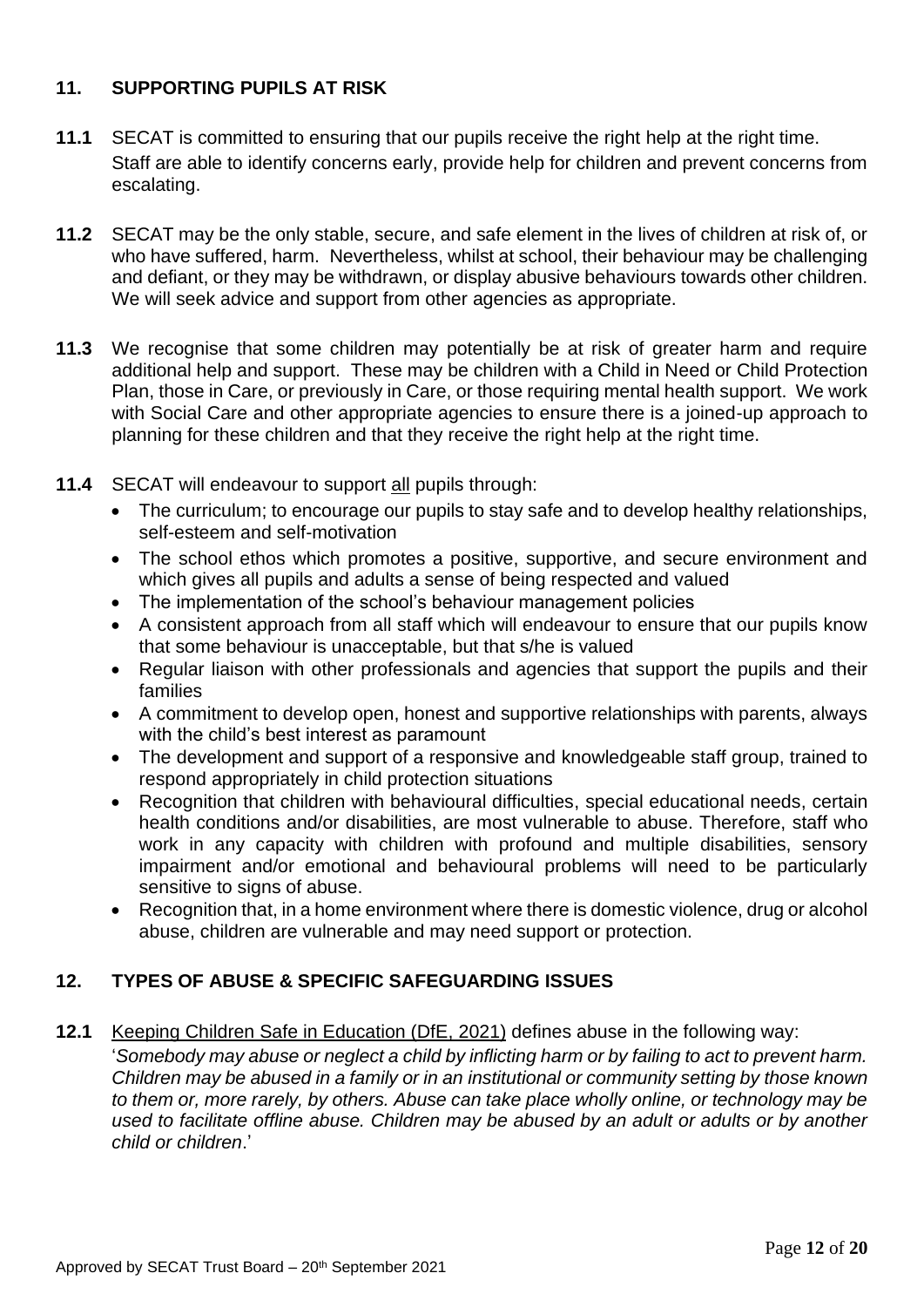- **12.2** 'Keeping children safe in education' refers to four categories of abuse:
	- Physical
	- Emotional
	- Sexual and
	- Neglect.
- **12.3** SECAT is aware of the signs of abuse and neglect so we can identify children who may be in need of help or protection. All staff are aware that environmental factors may impact on a child's welfare and safety and understand safeguarding in the wider context (contextual safeguarding). We understand that abuse, neglect, and safeguarding issues are rarely 'standalone' events and that, in most cases, multiple issues will overlap. Staff are aware of safeguarding issues that can put children at risk of harm and understand that behaviours linked to issues such as drug taking, alcohol abuse, deliberately missing education and sharing of nudes and semi-nudes put children in danger.
- **12.4** SECAT recognises that there are a number of specific safeguarding issues about which staff need to be aware, including: children missing from education (CME)\*, children missing from home or care, child sexual exploitation (CSE)\*, child criminal exploitation (CCE), domestic violence, drugs, E safety, fabricated/induced illness, faith abuse, female genital mutilation (FGM)\*, forced marriage, gangs and youth violence, violence against women and girls (VAWG), mental health\*, children with special educational needs and disabilities\*, private fostering\*, prevention of radicalisation\*, teenage relationship abuse, trafficking, peer on peer abuse\*, which may include bullying (including cyberbullying),on-line abuse, gender-based abuse, sharing of nudes and semi-nudes or sexually harmful behaviour. Further information regarding some of these issues (as indicated \*) can be found below and these issues are also addressed in Annex A of [Keeping Children Safe in Education \(DfE, 2021\).](https://www.gov.uk/government/publications/keeping-children-safe-in-education--2)
- **12.5** Whilst the school will ensure that staff avail themselves of opportunities to raise their awareness and gain knowledge regarding these areas, we recognise that expert and professional organisations are best placed to provide up-to-date guidance and practical support in relation to these issues. Government guidance is available on the GOV.UK website and links are provided from [Keeping Children Safe in Education \(DfE, 202](https://www.gov.uk/government/publications/keeping-children-safe-in-education--2)0) Other organisations also provide specialist information such as:

NSPCC<https://www.nspcc.org.uk/preventing-abuse/child-abuse-and-neglect/>

TES<https://www.tes.com/teaching-resources>

MindEd <https://www.minded.org.uk/course/view.php?id=402>

**12.6** Peer-on-peer abuse –

SECAT recognises that some children may abuse their peers and any incidents of peer-onpeer abuse will be managed in the same way as any other child protection concern and will follow the same procedures.

Peer-on-peer abuse can manifest itself in many ways. This may include bullying (including cyber bullying), physical abuse, sexual violence / sexual harassment, 'up-skirting', 'sharing of nudes and semi-nudes' or initiation / hazing type violence and rituals. We do not tolerate any harmful behaviour in school and will take swift action to intervene where this occurs as this can lead to a culture of unacceptable behaviours and an unsafe environment for children. We use lessons and assemblies to help children understand, in an age-appropriate way, what abuse is and we encourage them to tell a trusted adult if someone is behaving in a way that makes them feel uncomfortable. Peer-on-peer abuse will never be tolerated or passed off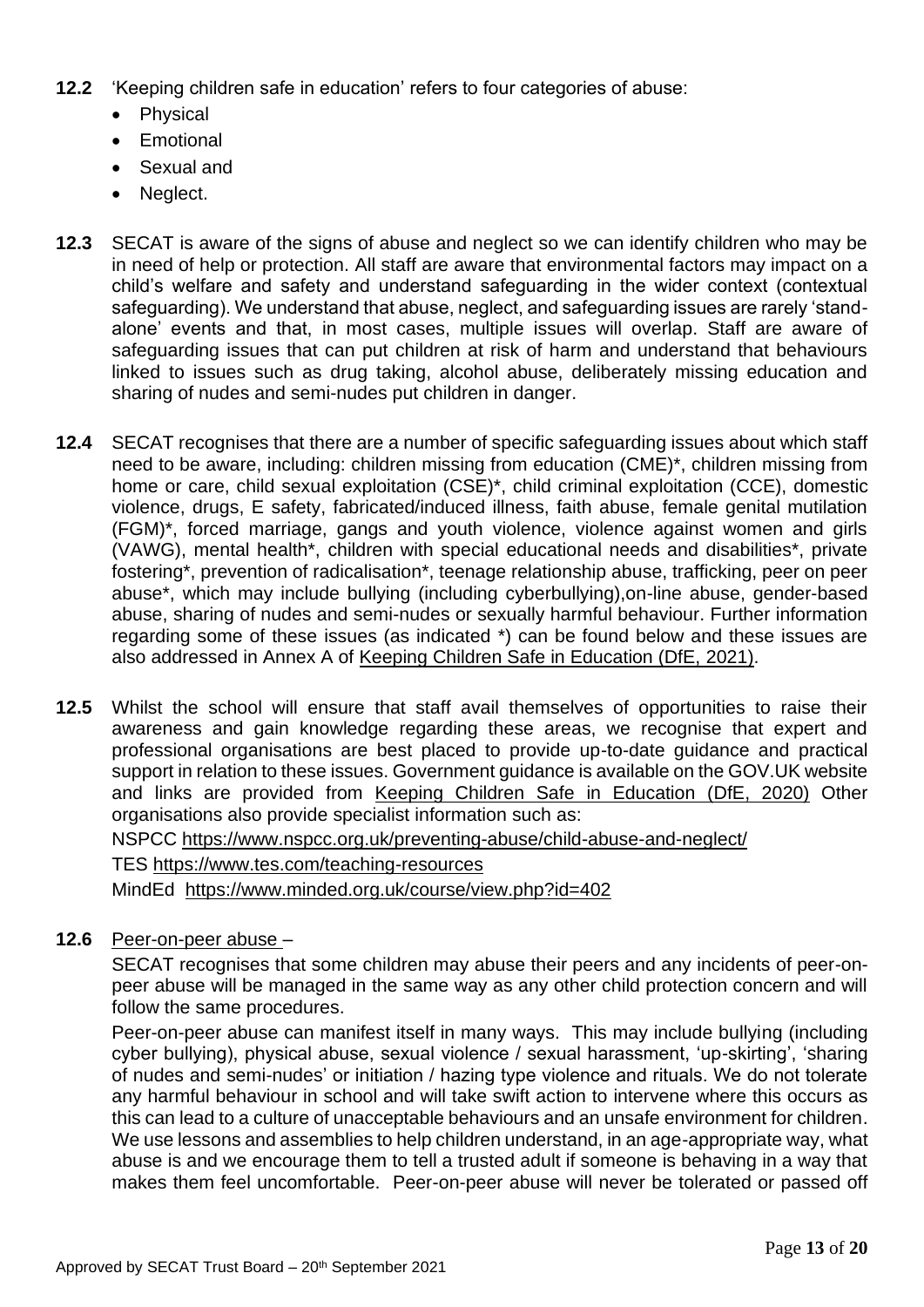as 'banter' or 'part of growing up'. SECAT understands the different gender issues that can be prevalent when dealing with peer-on-peer abuse. *See each school appendix.*

The school will use the guidance set out in:

[Preventing and tackling bullying](https://www.gov.uk/government/publications/preventing-and-tackling-bullying) Advice for headteachers, staff and governing bodies (DfE, July 2017) <https://www.gov.uk/government/publications/preventing-and-tackling-bullying>

Sharing of nudes and semi-nudes [in school and colleges responding to incidents and](https://www.gov.uk/government/uploads/system/uploads/attachment_data/file/609874/6_2939_SP_NCA_Sexting_In_Schools_FINAL_Update_Jan17.pdf)  [safeguarding young people \(UKCCIS, 2017\).](https://www.gov.uk/government/uploads/system/uploads/attachment_data/file/609874/6_2939_SP_NCA_Sexting_In_Schools_FINAL_Update_Jan17.pdf) 

Sexual [violence and sexual harassment between children in schools and colleges \(DfE, May](https://www.gov.uk/government/publications/sexual-violence-and-sexual-harassment-between-children-in-schools-and-colleges)  [2018\)](https://www.gov.uk/government/publications/sexual-violence-and-sexual-harassment-between-children-in-schools-and-colleges)

# **12.7** Mental health -

Our staff are aware that mental health problems can, in some cases, be an indicator that a child has suffered or is at risk of suffering abuse, neglect or exploitation. We understand that, where children have suffered abuse or other potentially traumatic adverse childhood experiences, this can have a lasting impact throughout childhood, adolescence and into adulthood. Where we have concerns, this may impact on mental health, we will seek advice and work with other agencies as appropriate to support a child and ensure they receive the help they need.

# **12.8** Children with special educational needs and disabilities –

SECAT understands that children with special educational needs and disabilities (SEND) can face additional safeguarding challenges. Additional barriers can exist when recognising abuse and neglect in this group of children.

This can include:

- Assumptions that indicators of possible abuse such as behaviour, mood and injury relate to the child's disability without further exploration
- That they may be more prone to peer group isolation than others
- The potential to be disproportionally impacted by things like bullying, without outwardly showing signs
- Communication difficulties in overcoming these barriers.

# **12.9** Children missing from education –

All children, regardless of their age, ability, aptitude and any special education needs they may have are entitled to a full-time education. SECAT recognises that a child missing education is a potential indicator of abuse or neglect and will follow the school procedures for unauthorised absence and for children missing education. It is also recognised that, when not in school, children may be vulnerable to or exposed to other risks, so we work with parents and other partners to keep children in school whenever possible. Parents should always inform us of the reason for any absence. Where contact is not made, a referral may be made to another appropriate agency (Missing Education and Child Employment Service, Social Care or Police). Parents are required to provide at least two different emergency contact numbers to the school, to enable us to communicate with someone if we need to.

SECAT complies with Children missing education (DfE, September 2016) and [Southend on](http://www.southendlearningnetwork.co.uk/Article/62595)  [Sea Borough Council Early Help and Family Support Children Missing Education Guidance](http://www.southendlearningnetwork.co.uk/Article/62595)  [\(January 2019\).](http://www.southendlearningnetwork.co.uk/Article/62595) SECAT must inform the Local Authority of any pupil who has been absent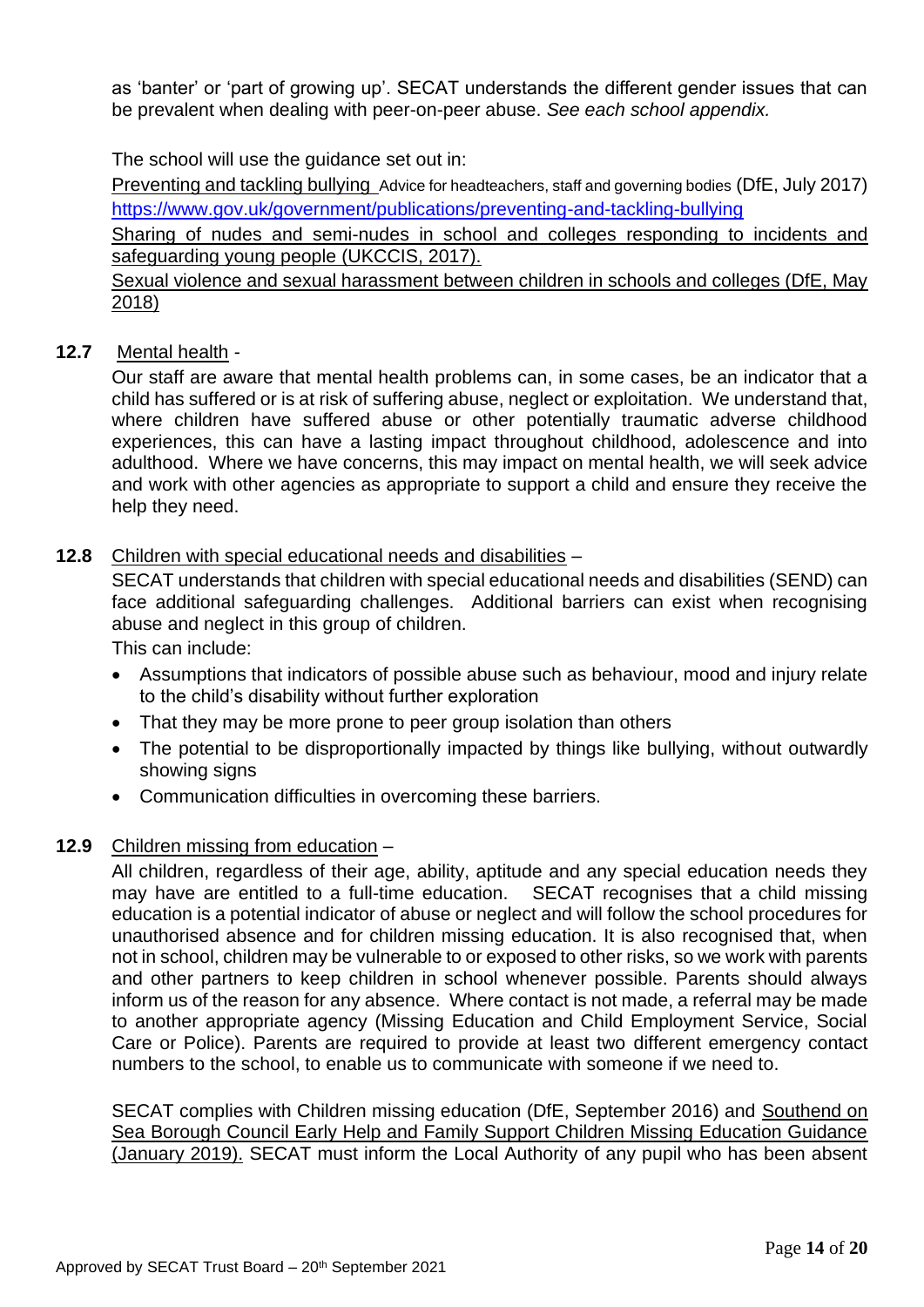for a continuous period of 10 days or more without a good reason, and the school has satisfied all avenues of enquiry and is unsuccessful in tracing the pupil.

SECAT also complies with the regulations regarding Elective Home Education (Regulation 12 of the Education (Pupil Registration) (England) Regulations 2006 as amended 2016) and Southend's guidance [http://www.southendlearningnetwork.co.uk/Services/4834.](http://www.southendlearningnetwork.co.uk/Services/4834) SECAT notifies the Elective Home Education Team via secure email to [ehe@southend.gov.uk](mailto:ehe@southend.gov.uk) at the earliest opportunity and, when relevant, immediately provides a copy of the parents written notification to home educate and the date they came off roll.

#### **12.10** Child sexual exploitation (CSE) –

Child Sexual Exploitation is a form of child sexual abuse which can happen to boys and girls from any background or community. '*It occurs where an individual or group takes advantage of an imbalance of power to coerce, manipulate or deceive a child or young person under the age of 18 into sexual activity (a) in exchange for something the victim needs or wants, and/or (b) for the financial advantage or increased status of the perpetrator or facilitator. The victim may have been sexually exploited even if the sexual activity appears consensual. Child sexual exploitation does not always involve physical contact; it can also occur through the use of technology'*. [\(Working Together to Safeguard Children \(HMG, 2018\)\)](https://www.gov.uk/government/publications/working-together-to-safeguard-children--2) 

It is understood that a significant number of children who are victims of CSE go missing from home, care, and education at some point. SECAT is alert to the signs and indicators of a child becoming at risk of, or subject to, CSE and will take appropriate action to respond to any concerns. The Designated Safeguarding Lead is the named CSE Lead in school on these issues and will work with other agencies as appropriate

SECAT is committed to raising awareness of CSE and will use the guidance set out in [Child sexual exploitation definition and a guide for practitioners \(DfE, February 2017\)](https://www.gov.uk/government/publications/child-sexual-exploitation-definition-and-guide-for-practitioners) We have an identified CSE Champion Emma Rose at Shoeburyness High School who has received training in this area and attends the LSCB Champions' Forum. SECAT uses the SSCP Risk Assessment Toolkit<http://cse-toolbox.uk/> and reports any information to Essex Police on a report form, as well as referring to MASH+ or for Early Help Family Support Assessment, as appropriate.

#### **12.11** Child criminal exploitation & serious violence

Child criminal exploitation is a geographically widespread form of harm which is a typical feature of county lines criminal activity.County lines is when drug networks or gangs groom and exploit children to carry drugs and money from urban areas to suburban and rural areas and seaside towns. SECAT works with key partners locally to prevent and respond to child criminal exploitation.

All staff are aware of indicators which may signal that a child is at risk from, or involved with, serious violent crime. These may include increased absence from school, a change in friendships or relationships with older individuals or groups, a significant decline in performance, signs of self-harm or a significant change in wellbeing, or signs of assault or unexplained injuries. Unexplained gifts or new possessions could also indicate that a child has been approached by, or is involved with, individuals associated with criminal networks or gangs.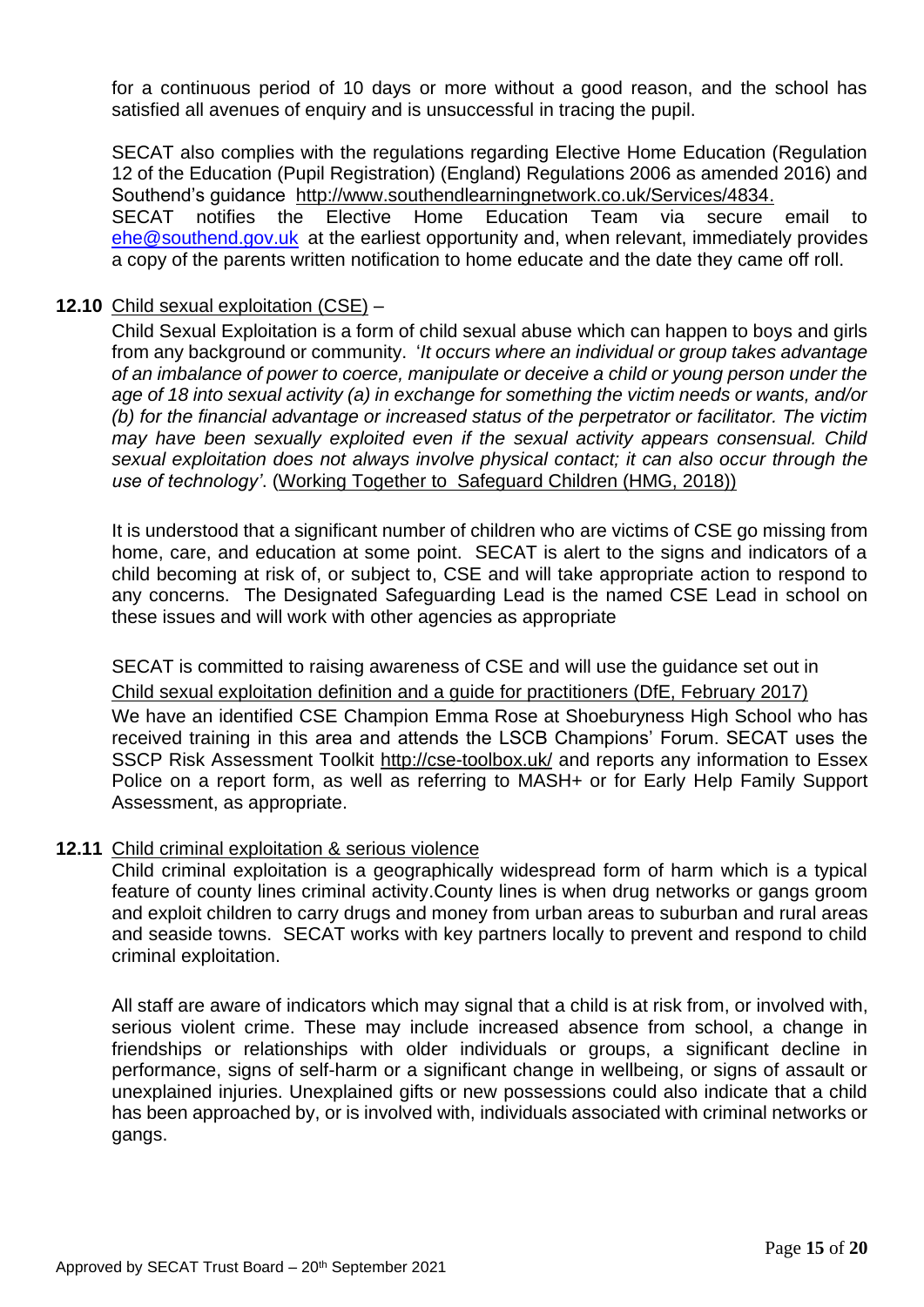# **12.12** Contextual safeguarding

Safeguarding incidents and/or behaviours can be associated with factors outside SECAT and/or can occur between children outside school. All staff are aware of contextual safeguarding and the fact that they should consider whether wider environmental factors present in a child's life are a threat to their safety and/or welfare. To this end, we will consider relevant information when assessing any risk to a child and share it with other agencies to support better understanding of a child and their family.

# **12.13** Domestic abuse

Domestic abuse can take many forms, including psychological, physical, sexual, financial, and emotional. SECAT recognises that exposure to domestic abuse can have a serious, long-term emotional and psychological impact on children. We work with other key partners and will share relevant information where there are concerns that domestic abuse may be an issue for a child or family or be placing a child at risk of harm.

# **12.14** So-called 'honour-based violence' (including Female Genital Mutilation and Forced Marriage) Female Genital Mutilation (FGM) comprises all procedures involving partial or total removal of the external female genitalia or other injury to female genital organs. It is illegal in the UK and a form of child abuse.

As of October 2015, the [Serious Crime Act 2015](https://www.gov.uk/government/collections/serious-crime-bill) (Home Office, 2015) introduced a duty on teachers (and other professionals) to notify the police personally of known cases of female genital mutilation where it appears to have been carried out on a girl under the age of 18. SECAT will operate in accordance with the statutory requirements relating to this issue, and in line with 'Multi-Agency statutory guidance on female genital mutilation' (HMG, April 2016) and existing local safeguarding procedures.

Our staff are alert to the possibility of a girl being at risk of Female Genital Mutilation (FGM), or already having suffered FGM. Victims of FGM are likely to come from a community that is known to practise FGM. Staff should note that girls at risk of FGM may not yet be aware of the practice or that it may be conducted on them, so sensitivity should always be shown when approaching the subject. Warning signs that FGM may be about to take place, or may have already taken place, can be found in the [SET procedures \(2019\)](https://www.safeguardingsouthend.co.uk/children/index_3_3377965369.pdf) and in the above guidance that can be found on the GOV.UK website.

A Forced marriage is one entered without the full consent of one or both parties. It is where violence, threats or other forms of coercion is used and is a crime. Our staff understand how to report concerns where this may be an issue.

# **12.15** Prevention of radicalisation

As of July 2015, the [Counter-Terrorism and Security Act \(HMG, 2015\)](http://www.legislation.gov.uk/ukpga/2015/6/contents) placed a new duty on schools and other education providers. Under section 26 of the Act, schools are required, in the exercise of their functions, to have "*due regard to the need to prevent people from being drawn into terrorism*". This duty is known as the PREVENT duty.

It requires schools to:

• Teach a broad and balanced curriculum which promotes spiritual, moral, cultural, mental and physical development of pupils and prepares them for the opportunities, responsibilities and experiences of life and must promote community cohesion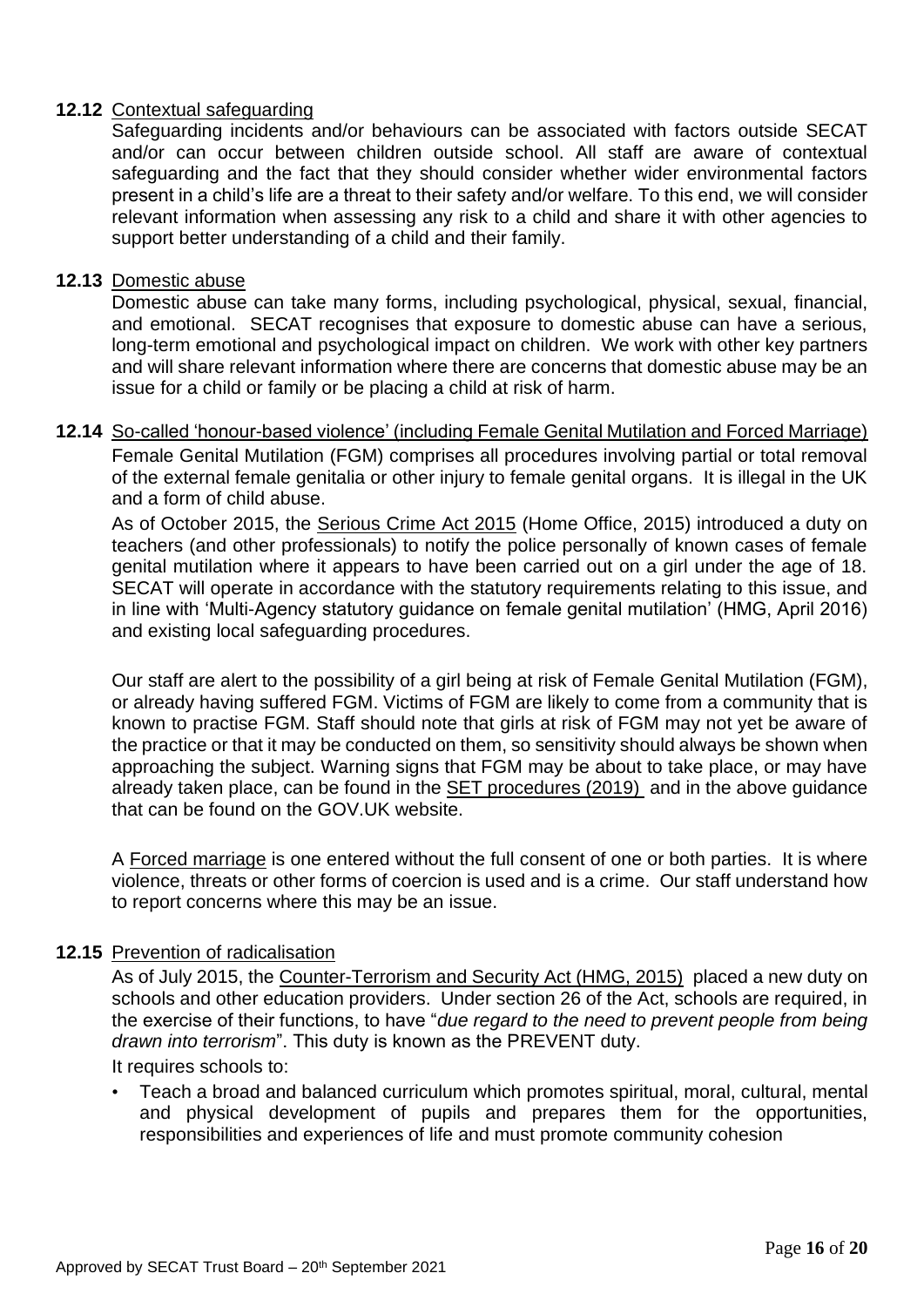- Be safe spaces in which children / young people can understand and discuss sensitive topics, including terrorism and the extremist ideas that are part of terrorist ideology, and learn how to challenge these ideas
- Be mindful of their existing duties to forbid political indoctrination and secure a balanced presentation of political issues.

CHANNEL is a national programme which focuses on providing support at an early stage to people identified as vulnerable to being drawn into terrorism.

SECAT works in accordance with local procedures for PREVENT and with other agencies, sharing information and concerns, as appropriate. Where we have concerns about extremism or radicalisation, we will seek advice from appropriate agencies and, if necessary, refer to Social Care and / or the Channel Panel.

#### [The PREVENT](https://www.gov.uk/government/publications/protecting-children-from-radicalisation-the-prevent-duty) duty (DfE, Aug 2015) and the Revised PREVENT Duty [Guidance: for England](https://www.gov.uk/government/publications/prevent-duty-guidance)  [and Wales' \(HMG, April 19\) .](https://www.gov.uk/government/publications/prevent-duty-guidance)

# **12.16** Private Fostering

As a Trust we must make sure that privately fostered children are properly and safely cared for. Local Authorities are under a legal duty to ensure the welfare of a privately fostered child is being promoted and safeguarded and are therefore required to undertake assessments of proposed or actual private fostering arrangements. As such, we will always inform the Local Authority when we are notified about such an arrangement or become aware of one.

"*A private fostering arrangement is one that is made privately (that is to say without the*  involvement of a Local Authority) for the care of a child under the age of 16 (under 18, if *disabled) by someone other than a parent or close relative with the intention that it should*  last for 28 days or more. Private foster carers may be from the extended family such as a *cousin or great aunt. However, a person who is a relative under the Children Act 1989, i.e., a grandparent, brother, sister, uncle or aunt (whether of full or half or by marriage) or stepparent will not be a private foster carer. A private foster carer may be a friend of the family, the parent of a friend of the child, or someone previously unknown to the child's family who is willing to privately foster a child*."

# **12.17** Looked After Children (LAC)

SECAT has Designated Teachers for pupils who are LAC. The Designated Teacher attends LAC Reviews, PEP meetings and liaises with the child's Social Worker and Independent Reviewing Officer (IRO) and with the Local Authority Virtual School Headteacher, who is responsible for the progress of children looked after. A previously looked after child remains vulnerable and all staff should have the skills, knowledge and understanding to keep previously looked after children safe.

# **13. ALLEGATIONS OR CONCERNS ABOUT PEOPLE WORKING WITH CHILDREN**

1**3.1** All staff members are made aware of the boundaries of appropriate behaviour and conduct. These matters form part of staff induction and are outlined in the Staff Code of Conduct/Staff Behaviour Policy.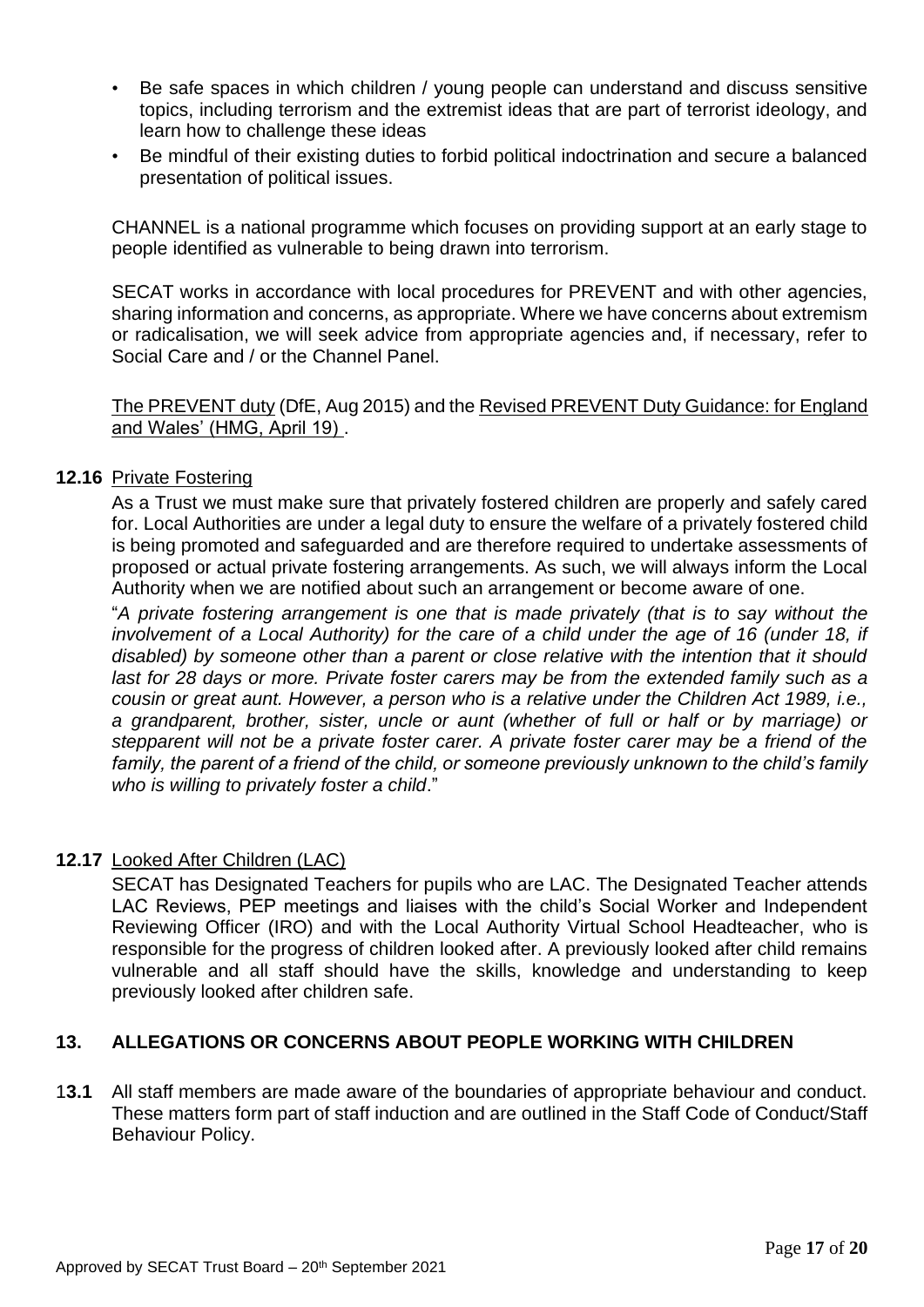- **13.2** It is essential that the high standards of concern and professional responsibility adopted with regard to alleged child abuse by parents are similarly displayed when allegations are made about members of staff.
- **13.3** The Trust works in accordance with statutory guidance and the [Southend, Essex, Thurrock](https://www.thurrock.gov.uk/sites/default/files/assets/documents/set_procedures_201910.pdf)  (SET) - [Safeguarding and child protection procedures](https://www.thurrock.gov.uk/sites/default/files/assets/documents/set_procedures_201910.pdf) in respect of allegations against an adult working with children (in a paid or voluntary capacity). Section 7 of the current SET procedures provides detailed information regarding this.
- **13.4** The Trust has processes in place for reporting any concerns about a member of staff (or any adult working with children). Any concerns about the conduct of a member of staff will be referred to the Headteacher (or the Deputy Headteacher in their absence), as they have responsibility for managing employment issues. Where the allegation concerns an agency member of staff, the Headteacher (or Deputy) will liaise with the agency, while following due process.

Where the concern involves the Headteacher, it should be reported direct to the CEO, who will consult with the Local Authority Designated Officer (LADO).

- **13.5** The SET procedures require that, where an allegation against a member of staff is received, the Headteacher, senior named person, or the CEO must inform the Local Authority Designated Officer (LADO) within one working day. For people working with children in Southend, the LADO is Allison Francis, who can be contacted on 01702 534539 (Child Protection Adviser, Sharon Langston 01702 534591) [safeguardingforchildren@southend.gov.uk](mailto:safeguardingforchildren@southend.gov.uk)**.**
- **13.6** The LADO has overall responsibility for oversight of the procedures for dealing with allegations against staff members. Wherever possible, contact with the LADO should be made immediately, as she will then advise on how to proceed and whether the matter requires Police involvement. This will include advice on speaking to pupils and parents and HR. The Trust will manage these procedures alongside the school's disciplinary process, if appropriate, in liaison with the Trust's HR Advisor.
- **13.7** In accordance with [Keeping Children Safe in Education \(DfE, 2021\)](https://assets.publishing.service.gov.uk/government/uploads/system/uploads/attachment_data/file/1014057/KCSIE_2021_September.pdf) details of allegations that are found to have been malicious should be removed from personnel records. However, for all other allegations, the record should be retained at least until the accused has reached normal pension age, or for a period of 10 years from the date of the allegation if that is longer. However, cases in which an allegation was proven to be false, unsubstantiated, or malicious should not be included in employer references.

# **14. USE OF REASONABLE FORCE**

The term 'reasonable force' covers a broad range of actions used by staff that involves a degree of physical contact to control or restrain a child. The Department for Education believes that the adoption of a 'no contact policy' at a school can leave staff unable to fully support and protect their pupils and students. There are circumstances when it is appropriate for staff to use reasonable force to safeguard children and young people, such as guiding a child to safety or breaking up a fight. 'Reasonable' means using no more force than is needed. SECAT works in accordance with statutory and local guidance on the use of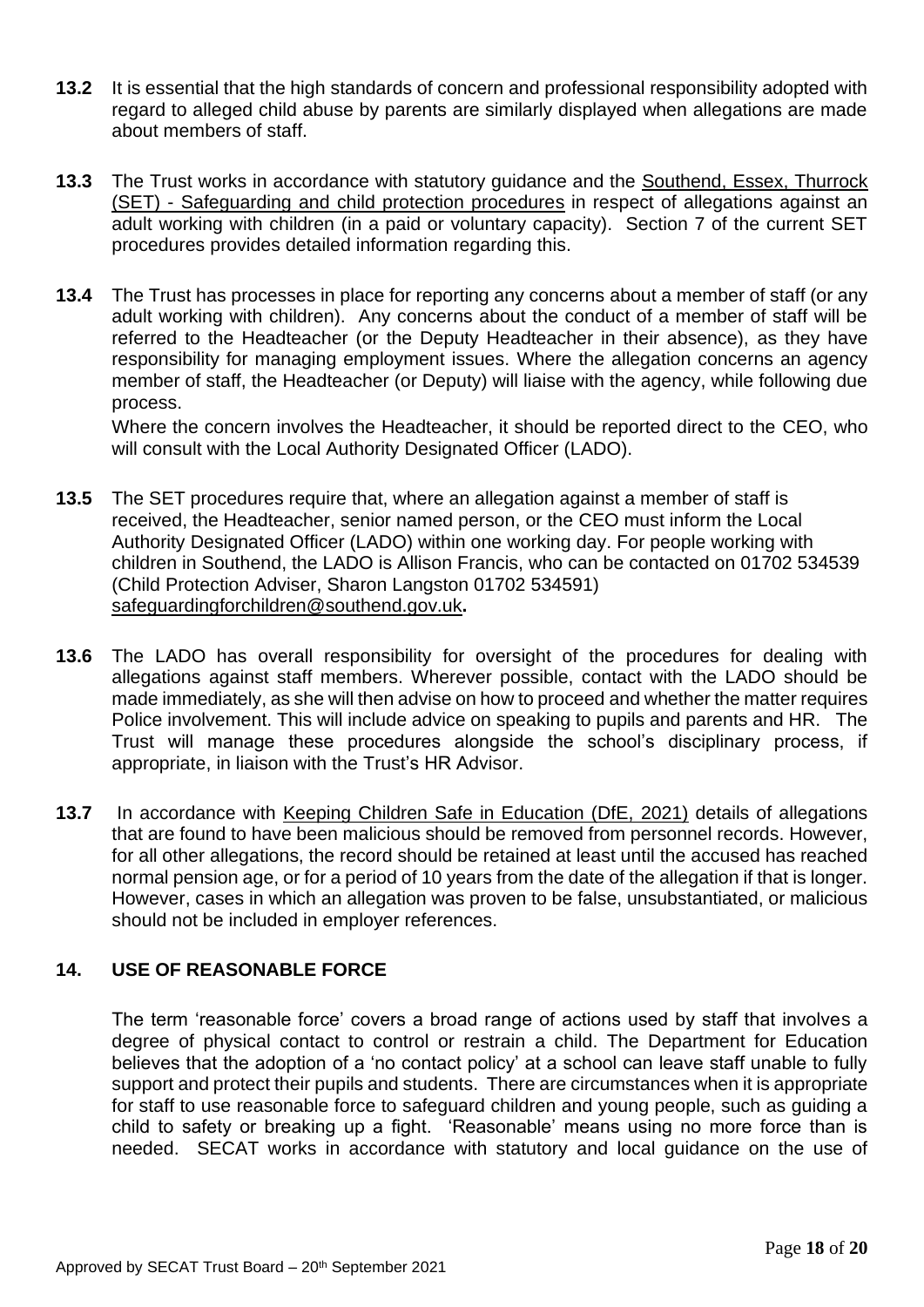reasonable force and recognises that where intervention is required, it should always be considered in a safeguarding context.

#### **15. WHISTLEBLOWING**

- **15.1** Whistleblowing is '*making a disclosure in the public interest'* and occurs when a worker (or member of the wider school community) raises a concern about danger or illegality that affects others, for example pupils in the school or members of the public.
- **15.2** All staff must be aware of their duty to raise concerns about the attitude or actions of colleagues in line with the Trust's Whistleblowing policy.
- **15.3** We want all members of staff and the wider community to feel able to raise concerns about poor or unsafe practice and feel confident that any concern will be taken seriously by the school leadership team. However, for any member of staff who feels unable to raise these concerns internally, or where they feel their concerns have not been addressed, they may contact the NSPCC whistleblowing advice line on: 0800 028 0285 (line is available from 8:00 am to 8:00 pm, Monday to Friday) or email: [help@nspcc.org.uk.](mailto:help@nspcc.org.uk)

Parents or others in the wider school community with concerns can contact the NSPCC general helpline on: 0808 800 5000 (24 hour helpline) or email: [help@nspcc.org.uk.](mailto:help@nspcc.org.uk)

# **16. USE OF THE SCHOOL PREMISES BY OTHER ORGANISATIONS**

**16.1** Where services or activities are provided separately by another body, using the school premises, the Trust will seek assurance that the body concerned has appropriate policies and procedures in place in regard to safeguarding children and child protection.

# **17. ADDITIONAL SAFEGUARDING ARRANGEMENTS DURING COVID-19**

- **17.1** When schools were instructed to close, we assessed the needs of all our pupils and put in place plans to support them and their families during the summer term. These plans included an education offer and arrangements to support pupils with their safety and wellbeing. Where appropriate, the plans included actions and interventions from other agencies, as we continued to work with partners to provide an appropriate level of support. These plans were regularly reviewed to ensure they reflected current need and were updated accordingly to ensure appropriate support is in place.
- **17.2** We have now moved to full opening and our usual Child Protection Policy applies. However, as a response to COVID-19 and to ensure we are compliant with [government guidance](https://www.gov.uk/government/publications/actions-for-schools-during-the-coronavirus-outbreak/guidance-for-full-opening-schools) and Health and Safety law, other arrangements are in place and we have communicated this to all parents.
- **17.3** We have a robust risk assessment in place and will continue to regularly review this and update it as required. This review process will consider whether our current plans and protective measures are:
	- effective
	- working as planned